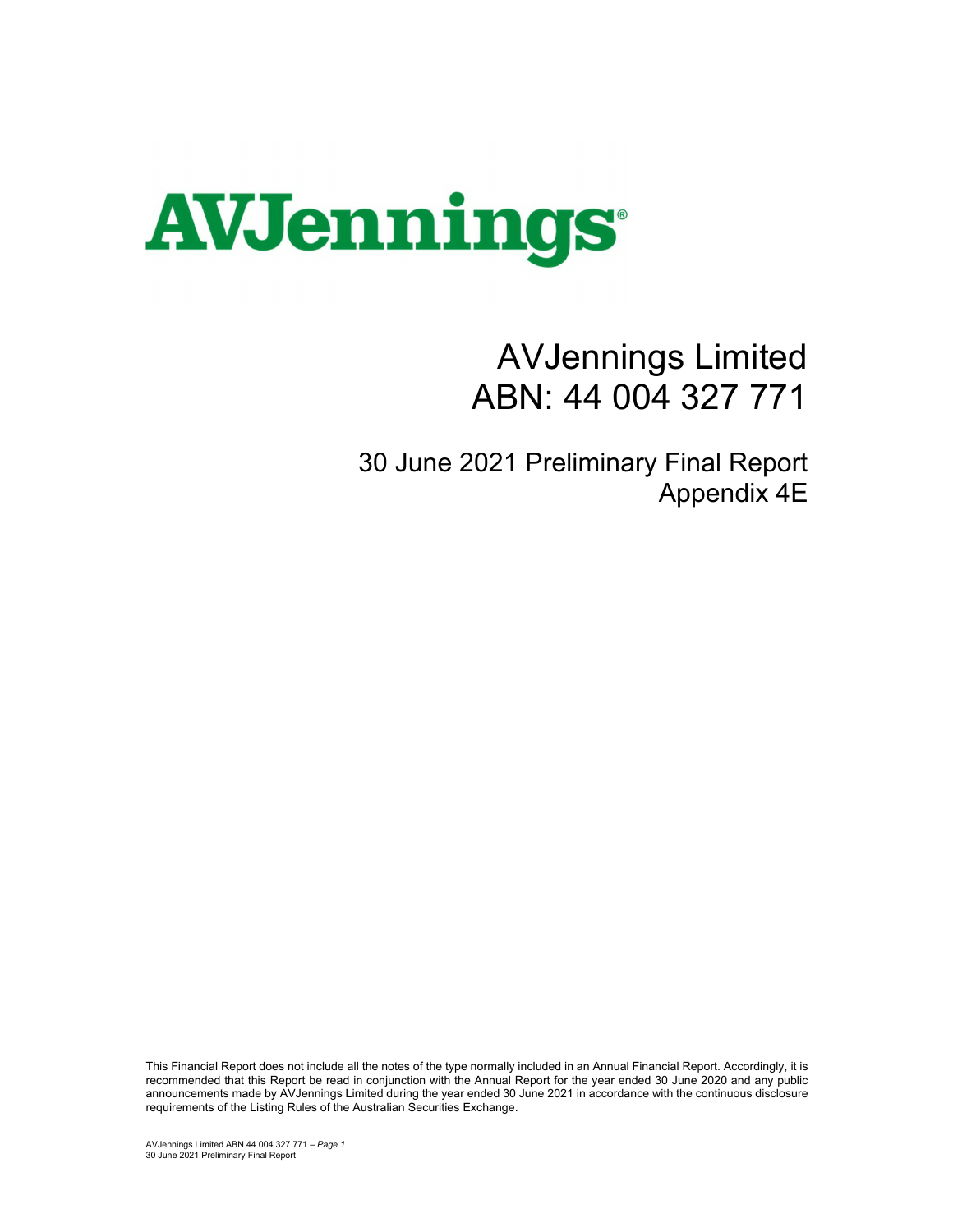# AVJennings

# **Contents**

|    | rage           |
|----|----------------|
|    | 3              |
|    | $\overline{4}$ |
|    | 9              |
|    | 10             |
|    | 11             |
|    | 12             |
|    | 13             |
|    | 13             |
| 2  | 13             |
| 3  | 14             |
| 4  | 16             |
| 5  | 17             |
| 6  | 18             |
| 7  | 19             |
| 8  | 20             |
| 9  | 23             |
| 10 | 23             |
| 11 | 24             |
| 12 | 24             |
| 13 | 24             |
| 14 | 24             |
| 15 | 25             |
| 16 | 25             |
| 17 | 25             |

 $D = 44$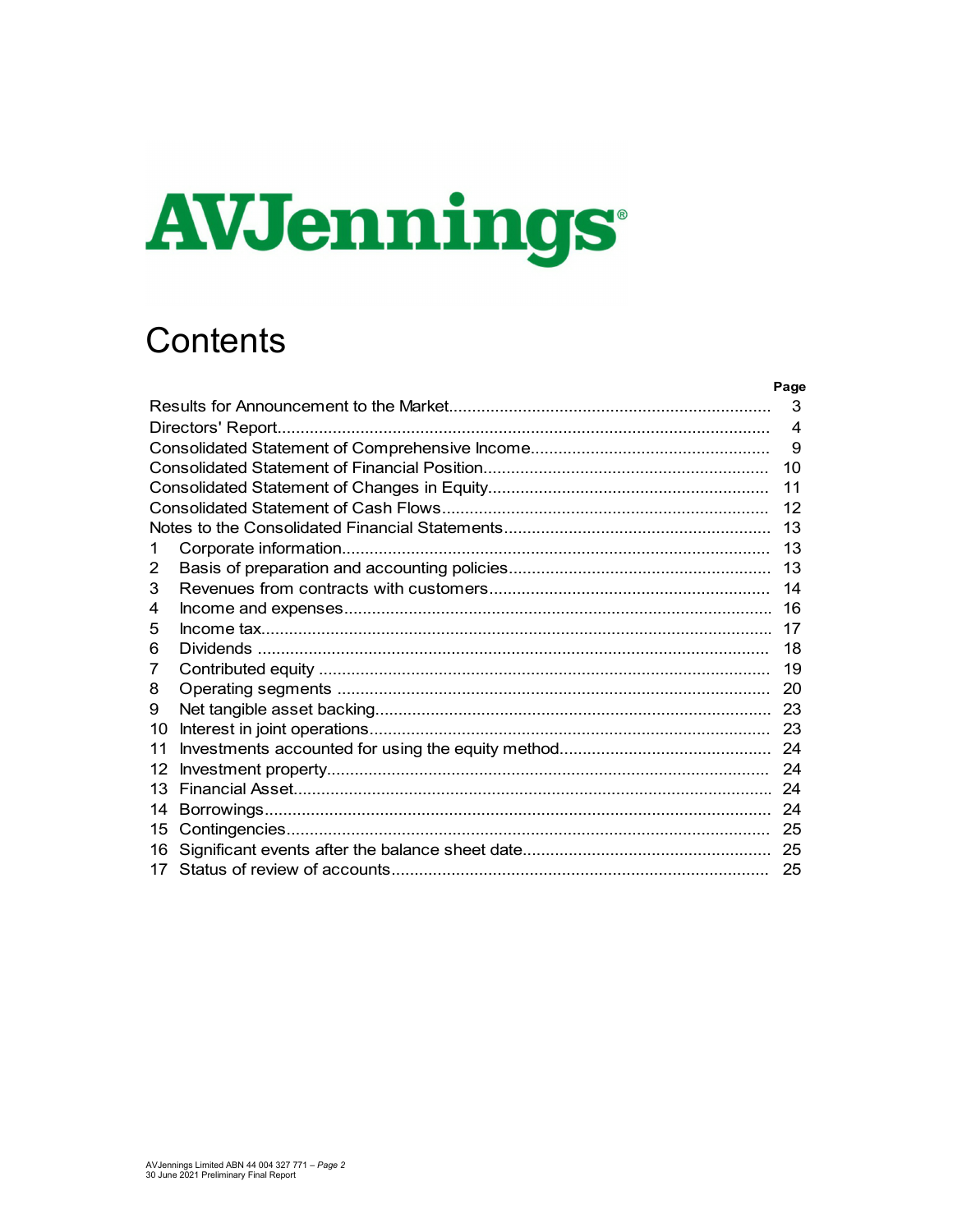

### **Results for Announcement to the Market**

**Appendix 4E for the year ended 30 June 2021**

|                                                                                                     | 2021      | 2020    | <b>Increase</b>    |        |  |
|-----------------------------------------------------------------------------------------------------|-----------|---------|--------------------|--------|--|
|                                                                                                     | \$'000    | \$'000  | \$'000             | %      |  |
|                                                                                                     |           |         |                    |        |  |
| Revenues                                                                                            | 311,090   | 262,354 | 48,736             | 18.6%  |  |
| Profit after tax                                                                                    | 18,716    | 9,041   | 9,675              | 107.0% |  |
| Profit attributable to                                                                              |           |         |                    |        |  |
| owners of the Company                                                                               | 18,716    | 9,041   | 9,675              | 107.0% |  |
| <b>Dividends</b>                                                                                    | Cents per |         | Franked amount per |        |  |
|                                                                                                     | share     |         | share at 30% tax   |        |  |
| Current period                                                                                      |           |         |                    |        |  |
| Interim dividend                                                                                    | 0.7       |         | 0.7                |        |  |
| Final dividend                                                                                      | 1.8       |         | 1.8                |        |  |
| <b>Total dividend</b>                                                                               | 2.5       |         | 2.5                |        |  |
|                                                                                                     |           |         |                    |        |  |
| Previous period                                                                                     |           |         |                    |        |  |
| Interim dividend                                                                                    | 1.2       |         | 1.2                |        |  |
| Final dividend<br><b>Total dividend</b>                                                             | 0.0       |         | 0.0                |        |  |
|                                                                                                     | 1.2       |         | 1.2                |        |  |
|                                                                                                     |           |         |                    |        |  |
| Record date for determining entitlements to dividend:                                               |           |         | 9 September 2021   |        |  |
|                                                                                                     |           |         |                    |        |  |
| Payment date:                                                                                       |           |         | 23 September 2021  |        |  |
|                                                                                                     |           |         |                    |        |  |
| <b>Explanation of results</b>                                                                       |           |         |                    |        |  |
| The Operating and Financial Review in the Directors' Report provides an explanation of the results. |           |         |                    |        |  |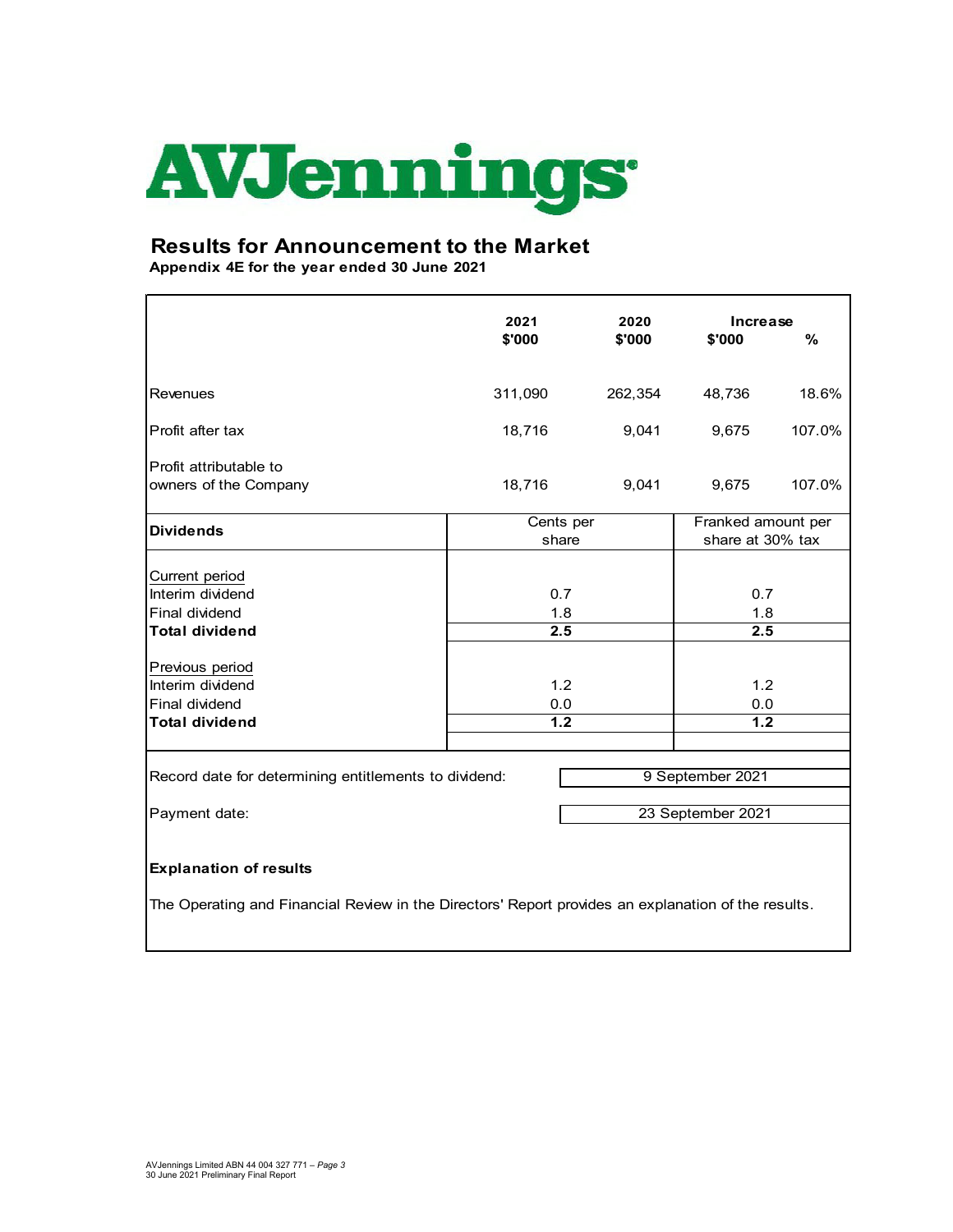For the year ended 30 June 2021

The Directors present their Report on the Company and its controlled entities for the year ended 30 June 2021.

### **DIRECTORS**

The names of the Company's Directors in office during the year and until the date of this Report are as below. Directors were in office for the entire period unless otherwise stated.

| S Cheong          | Non-Executive Chairman                            |
|-------------------|---------------------------------------------------|
| <b>RJ Rowley</b>  | Non-Executive Deputy Chairman                     |
| <b>PK Summers</b> | Managing Director and Chief Executive Officer     |
| <b>B</b> Chin     | Non-Executive Director                            |
| <b>BG Hayman</b>  | Non-Executive Director                            |
| TP Lai            | Non-Executive Director                            |
| <b>BL</b> Tan     | Non-Executive Director                            |
| P Kearns          | Non-Executive Director                            |
| L Chung           | Non-Executive Director (appointed on 1 June 2021) |

### **OPERATING AND FINANCIAL REVIEW**

#### Financial Results

AVJennings earned Profit Before Tax of \$26.7M for the year ended 30 June 2021, well up on the prior year (30 June 2020 PBT: \$13.2M) and its best result since 2018 (FY19 PBT: \$23.8M and FY18 PBT \$45.1M). Profit After Tax was \$18.7M (30 June 2020: \$9.0M).

In FY21, revenue increased to \$311.1M up from \$262.4M for 2020. Contract signings of 953 lots were well up on the prior period (FY20: 697 lots), with some 431 contracts amounting to \$127.1M carried across balance date. Around 402, amounting to \$111.6M, of these contracts are expected to settle during FY22, which will help underpin future results. The results included \$2.8M in JobKeeper receipts.

Average gross margin remained stable at 22.6%, while the average net margin improved slightly. The result was achieved after allowing for \$1.8M in additional provision (having no cash impact), that was largely confined to two projects in South Australia.

#### Dividend

The quality of the result coupled with the strong level of presales carried over balance date led directors to declare a final fully franked cash dividend of 1.8 cents per share, which together with the interim dividend of 0.7 cents per share declared for the first half, brings the total dividends declared, fully franked, in respect of FY21 to 2.5 cents per share. Based upon VWAP of 60.1366 cents per share (June 2021), this represents a yield of 4.2% before franking credits (fully franked 5.9% grossed up). The DRP will remain suspended.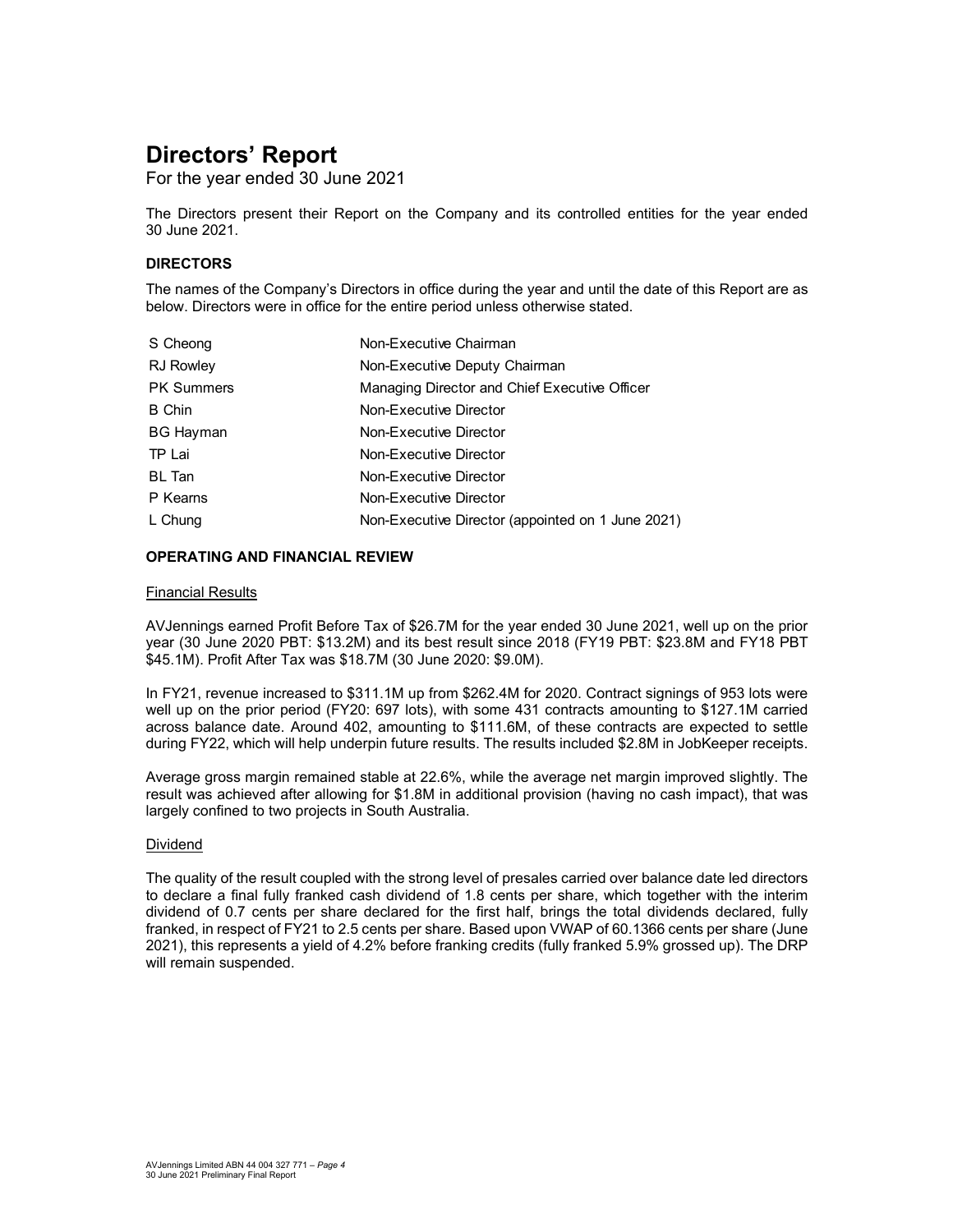For the year ended 30 June 2021

### **OPERATING AND FINANCIAL REVIEW (continued)**

### Business Overview

Strong contributions were generated by our major regions, highlighting the benefits of geographical diversification. The first stage of our flagship project 'Ara Hills' in New Zealand was completed and achieved significant revenue recognition. 'Arcadian Hills' and 'Spring Farm' in New South Wales performed well, generating strong margins from net price escalation as demand outstripped supply. In Victoria, the latest stages of 'Lyndarum North' sold out and the bulk of apartments in the 'Empress' building at 'Waterline Place' settled. In Queensland, the current stages of 'Cadence' and 'Riverton' sold and settled.

Pleasingly, after a period of hiatus, activity in some lower margin South Australian and Queensland projects was stimulated, enabling us to accelerate the recovery of capital which will be redeployed with the intention of improving the mix of average Company margins in the future.

The FY21 period also saw significant milestones achieved which are critical to future results. The Company commenced development at Rosella Rise, Warnervale (New South Wales) and Aspect, Mernda (Victoria), in strong growth areas. Planning approvals were obtained, and physical works commenced at Harvest Square, Brunswick West, which is a project conducted in partnership with the Victorian Government that will see a much needed increase in the supply of high quality social housing in a great community setting. The Company also commenced planning for the next and largest apartment building at Waterline Place, Williamstown (Victoria). Excellent progress was also made in relation to the planning and approval process for our large-scale, master-planned project at Caboolture.

During FY21 the Company also increased the level of housing under construction at our projects. The year saw 181 dwellings started, compared with 132 dwellings in FY20 and we plan to increase this further in FY22. Increasing the level of built form not only provides more choice to customers, but also enables the Company to enhance returns by extracting maximum value from each project.

As the economy opened up and market conditions improved, work-in-progress levels increased. As at 30 June 2021 the company had 1,537 lots under development (FY20: 1,117 lots.) This has increased significantly from the earliest phase of the pandemic when the Company preserved capital and intentionally delayed the commencement of building activity unless it was directly connected with a sales contract. In addition to new starts during FY22, we expect to complete around 787 of these carried-over lots in FY22 (comprises land-only lots, houses and apartments), of which some 265 will be improved with low-rise dwellings.

#### Balance Sheet and Land Holdings

Strong settlements of 905 lots (FY20: 827 lots) drove net cash from operations of \$64.0M, well up on FY20 (\$10.6M). This enabled the Company to reduce net debt and gearing to \$125.4M and 20.1% (net debt/total assets) (FY20: \$184.4M and 28.1%) respectively, creating headroom to fund increased investment in work-in-progress and a programme of future acquisitions in line with the Company's significant growth ambitions.

Total inventory including land under option stood at 12,180 lots (FY20: 12,134 lots).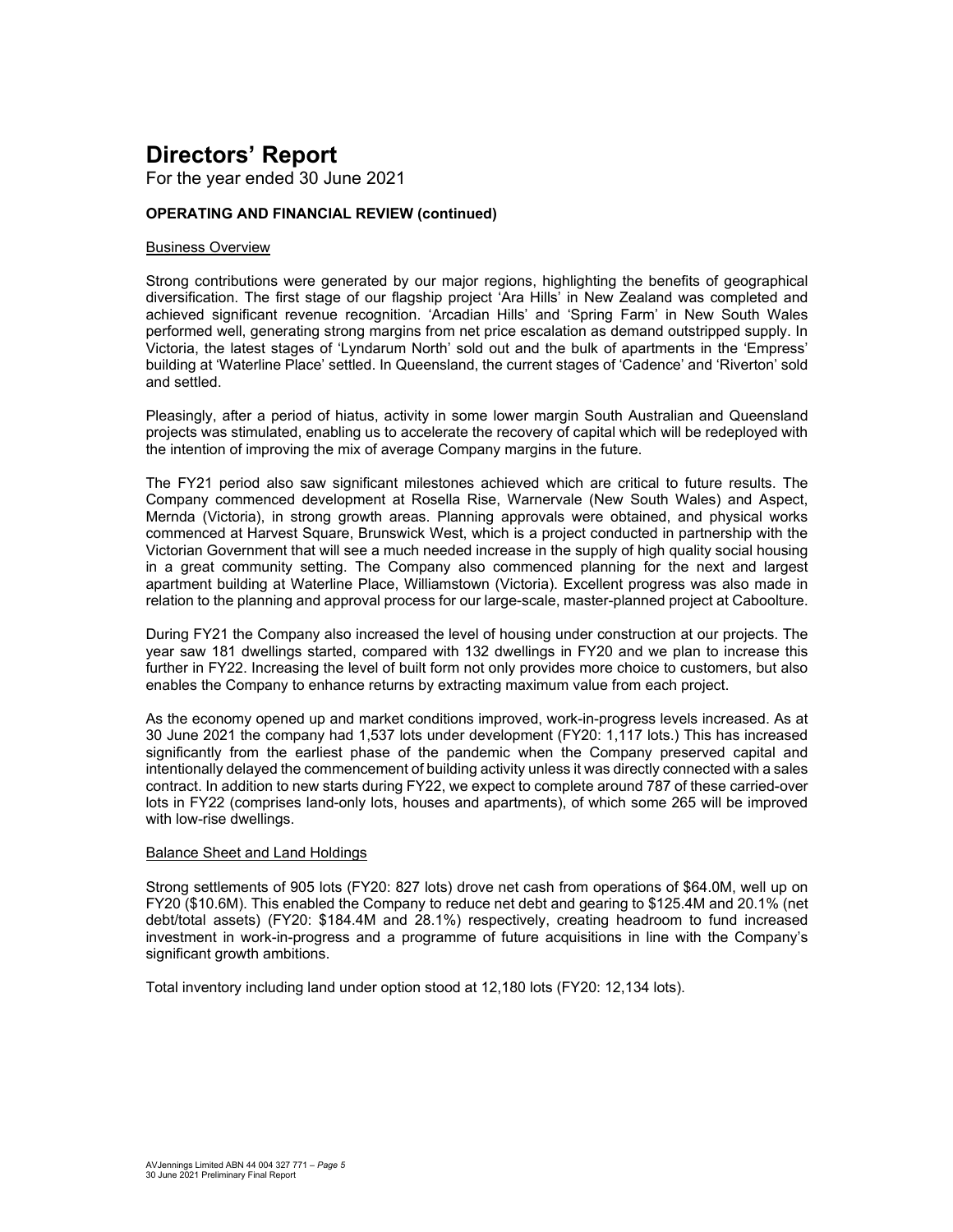For the year ended 30 June 2021

### **OPERATING AND FINANCIAL REVIEW (continued)**

#### **Outlook**

The Company has previously acknowledged the short term importance of government support programs. However, the Company also stated its belief that as the economy recovered, the underlying strength of market fundamentals, which were starting to show through in early 2020, would be the main market driver. Hence, we expected we would see momentum continue, even after initiatives such as HomeBuilder expired. Pleasingly, this has proved to be the case, with around 87 contracts per month (average April-June 2021) signed after the conclusion of the JobKeeper and HomeBuilder initiatives.

The Company is well placed entering FY22 with some 431 pre-sales on hand. Like other years, the earnings bias is expected to be towards the second half, potentially more so as the country continues to experience the effects of lockdowns in the first half of FY22.

We are also well placed in terms of stock production with work under way on some 1,537 lots/housing. Whilst costs are increasing, so too are selling prices, giving us confidence overall margins will be maintained.

There has also been a shift in market preferences with apartments (particularly inner-city high rise) having less appeal. We remain confident the Company's focus on traditional housing product sees us well placed for the future.

Closed international borders will provide a challenge in the medium term. Long term we believe that both Australia and New Zealand will be attractive options for overseas migration.

Obviously, lockdowns have, and are likely to continue to impact on economic recovery. However, we saw how quickly the economy bounced back in the latter part of 2020 and we remain confident Australia and New Zealand will retain their economic strength.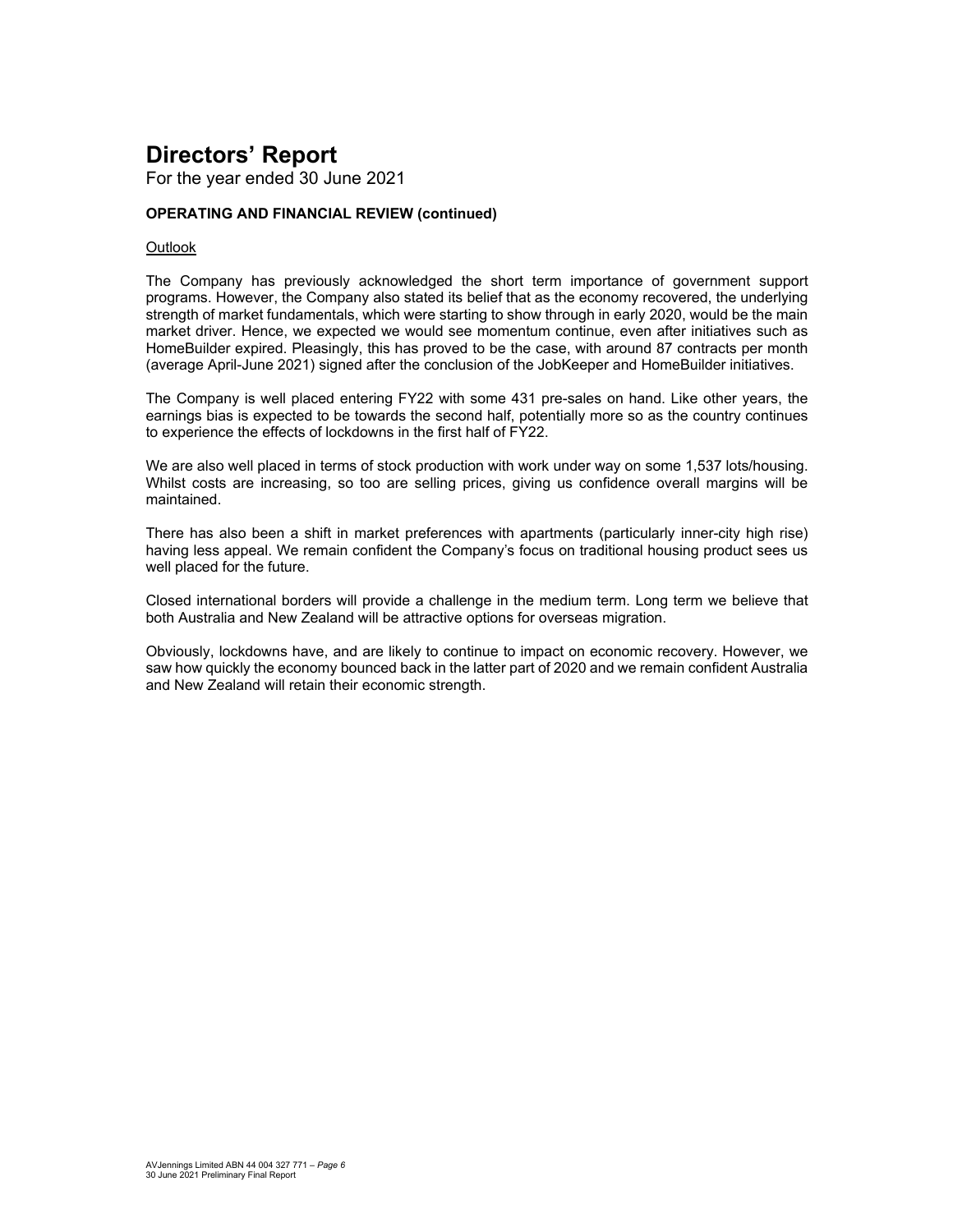For the year ended 30 June 2021

### **OPERATING AND FINANCIAL REVIEW (continued)**

### **DIVIDENDS**

A fully franked interim dividend of 0.7 cents per share was paid on 26 March 2021 (30 June 2020 interim dividend: 1.2 cents). Subsequent to the end of the financial year, the directors have recommended a fully franked dividend of 1.8 cents per share to be paid on 23 September 2021. The Dividend Reinvestment Plan remains suspended.

#### **COMPARATIVE FIGURES**

To enable meaningful comparison, some comparatives have been reclassified to conform with the current period's presentation.

### **SIGNIFICANT EVENTS AFTER THE BALANCE SHEET DATE**

No matter or circumstance has arisen since 30 June 2021 that has significantly affected, or may significantly affect:

- a) the Group's operations in future financial years; or
- b) the results of those operations in future financial years; or
- c) the Group's state of affairs in future financial years.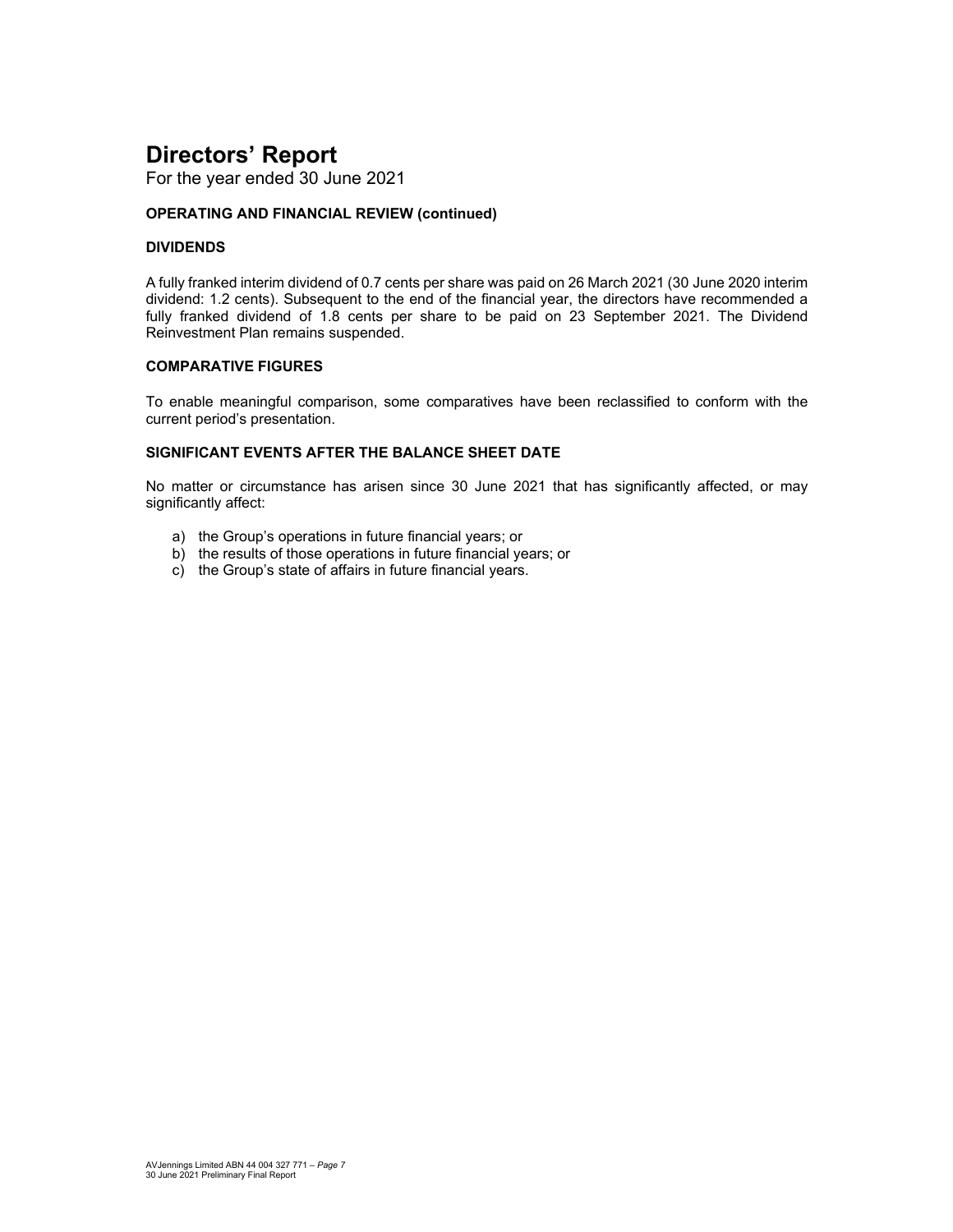For the year ended 30 June 2021

### **ROUNDING**

*ASIC Corporations (Rounding in Financial/Directors' Reports) Instrument 2016/191* is applicable to the Group and in accordance with that Instrument, amounts in the *Financial Report* and the *Directors' Report* are rounded to the nearest thousand dollars, unless otherwise stated.

The Report is made in accordance with a resolution of the Directors.

Peter Summers *Director*  19 August 2021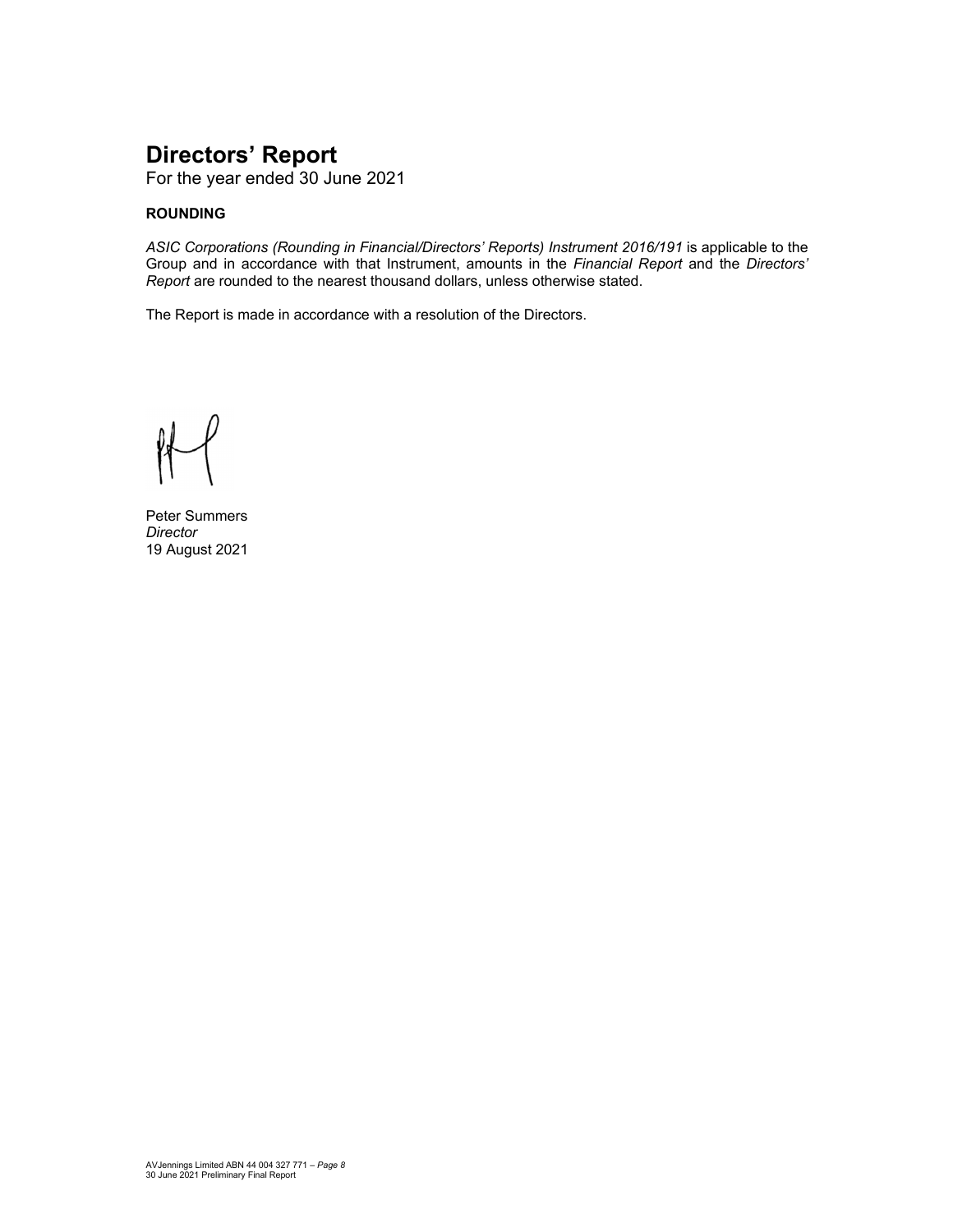### **Consolidated Statement of Comprehensive Income**

For the year ended 30 June 2021

|                                                  |             | 2021       | 2020       |
|--------------------------------------------------|-------------|------------|------------|
|                                                  | <b>Note</b> | \$'000     | \$'000     |
| <b>Continuing operations</b>                     |             |            |            |
| Revenue from contracts with customers            | 3           | 311,090    | 262,354    |
| <b>Revenue</b>                                   |             | 311,090    | 262,354    |
| Cost of sales                                    | 4           | (240, 832) | (202, 461) |
| <b>Gross profit</b>                              |             | 70,258     | 59,893     |
| Share of loss of joint ventures                  | 11          | (2,295)    | (66)       |
| Change in equity accounted investment provisions | 4           | 1,554      | (947)      |
| Change in inventory loss provisions              | 4           | (1,793)    | (1,629)    |
| Fair value adjustment to financial asset         | 13          |            | (516)      |
| Fair value adjustment to investment property     | 12          | 180        | (190)      |
| Selling and marketing expenses                   |             | (4.998)    | (5,044)    |
| Employee expenses                                |             | (22, 148)  | (23,531)   |
| Other operational expenses                       |             | (5,650)    | (6,210)    |
| Management and administration expenses           |             | (6,944)    | (7,805)    |
| Depreciation and amortisation expenses           | 4           | (1,860)    | (2, 125)   |
| Finance income                                   | 4           | 170        | 1,264      |
| Finance costs                                    | 4           | (330)      | (393)      |
| Other income                                     | 4           | 532        | 457        |
| Profit before income tax                         |             | 26,676     | 13,158     |
| Income tax                                       | 5           | (7,960)    | (4, 117)   |
| Profit after income tax                          |             | 18,716     | 9,041      |
|                                                  |             |            |            |
| Other comprehensive income (OCI)                 |             |            |            |
| Foreign currency translation loss                |             | (185)      | (1,228)    |
| Other comprehensive income                       |             | (185)      | (1,228)    |
| <b>Total comprehensive income</b>                |             | 18,531     | 7,813      |
|                                                  |             |            |            |
| Profit attributable to owners of the Company     |             | 18,716     | 9,041      |
| Total comprehensive income attributable to       |             |            |            |
| owners of the Company                            |             | 18,531     | 7,813      |
| Earnings per share (cents per share):            |             |            |            |
| Basic earnings per share                         |             | 4.62       | 2.23       |
| Diluted earnings per share                       |             | 4.61       | 2.23       |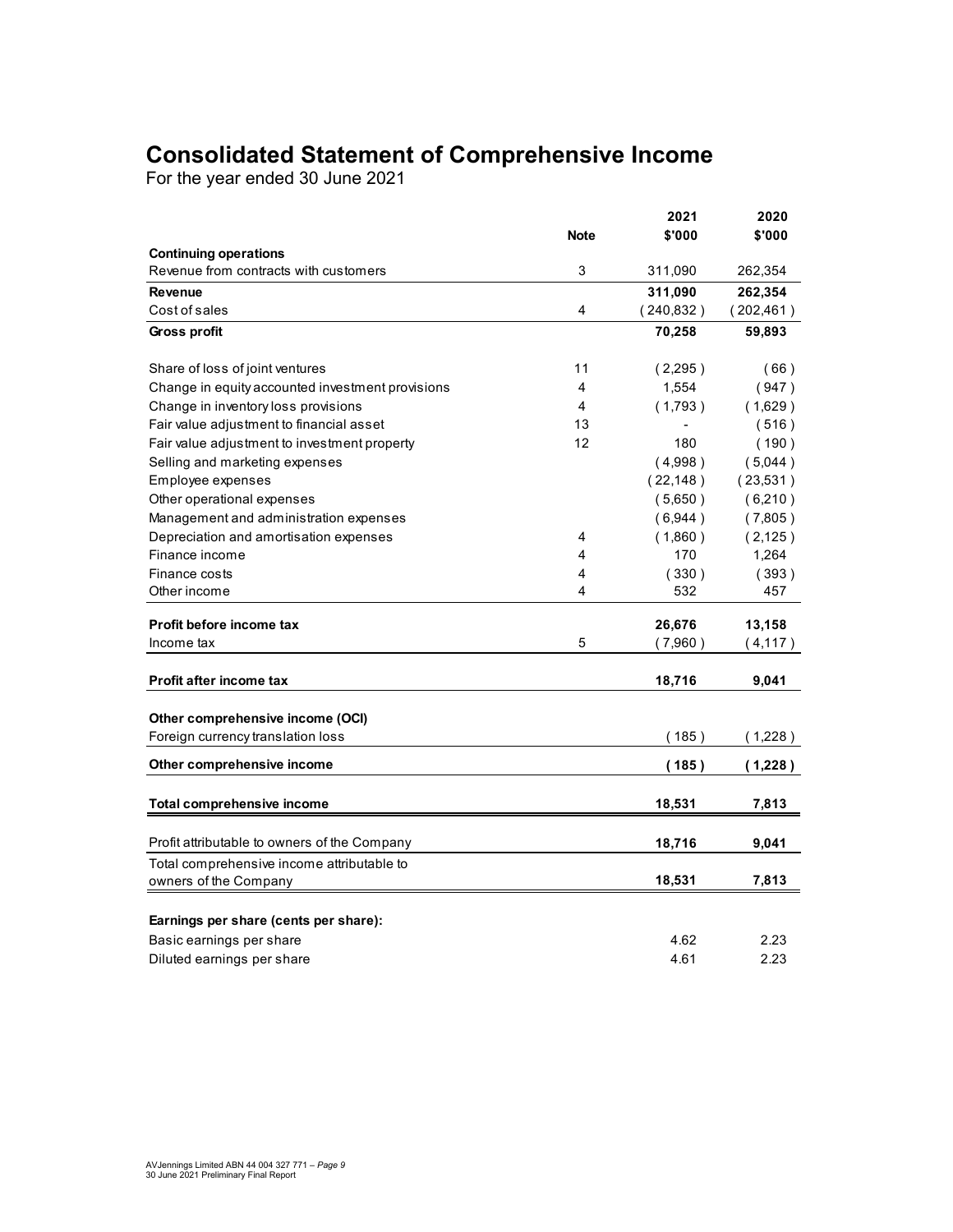### **Consolidated Statement of Financial Position**

As at 30 June 2021

|                                      | <b>Note</b>    | 2021<br>\$'000 | 2020<br>\$'000 |
|--------------------------------------|----------------|----------------|----------------|
|                                      |                |                |                |
| <b>Current assets</b>                |                |                |                |
| Cash and cash equivalents            |                | 13,099         | 5,703          |
| Receivables                          |                | 46,030         | 23,036         |
| Inventories                          |                | 152,155        | 185,366        |
| Tax receivable                       |                | 222            | 1,223          |
| Other assets                         |                | 3,613          | 3,522          |
| <b>Total current assets</b>          |                | 215,119        | 218,850        |
| <b>Non-current assets</b>            |                |                |                |
| <b>Receivables</b>                   |                | 163            | 12,042         |
| Inventories                          |                | 388,662        | 401,997        |
| Investment property                  | 12             | 1,760          | 1,580          |
| Equity accounted investments         | 11             | 4,895          | 5,636          |
| <b>Financial asset</b>               | 13             |                | 1,695          |
| Plant and equipment                  |                | 2,010          | 1,883          |
| Right-of-use assets                  |                | 4,923          | 5,978          |
| Intangible assets                    |                | 2,816          | 2,816          |
| Other assets                         |                | 4,920          | 2,700          |
| <b>Total non-current assets</b>      |                | 410,149        | 436,327        |
| <b>Total assets</b>                  |                | 625,268        | 655,177        |
|                                      |                |                |                |
| <b>Current liabilities</b>           |                |                |                |
| Payables                             |                | 32,335         | 16,540         |
| Lease liabilities                    |                | 1,189          | 1,542          |
| Tax payable                          |                | 1,342          | 413            |
| Provisions                           |                | 7,070          | 5,848          |
| <b>Total current liabilities</b>     |                | 41,936         | 24,343         |
| <b>Non-current liabilities</b>       |                |                |                |
| Payables                             |                | 15,545         | 27,546         |
| <b>Borrowings</b>                    |                | 138,549        | 190,110        |
| Lease liabilities                    |                | 4,054          | 5,060          |
| Deferred tax liabilities             |                | 15,066         | 14,039         |
| Provisions                           |                | 1,009          | 949            |
| <b>Total non-current liabilities</b> |                | 174,223        | 237,704        |
| <b>Total liabilities</b>             |                | 216,159        | 262,047        |
| <b>Net assets</b>                    |                | 409,109        | 393,130        |
|                                      |                |                |                |
| <b>Equity</b><br>Contributed equity  | $\overline{7}$ |                |                |
|                                      |                | 173,740        | 174,179        |
| Reserves                             |                | 8,953          | 8,408          |
| Retained earnings                    |                | 226,416        | 210,543        |
| <b>Total equity</b>                  |                | 409,109        | 393,130        |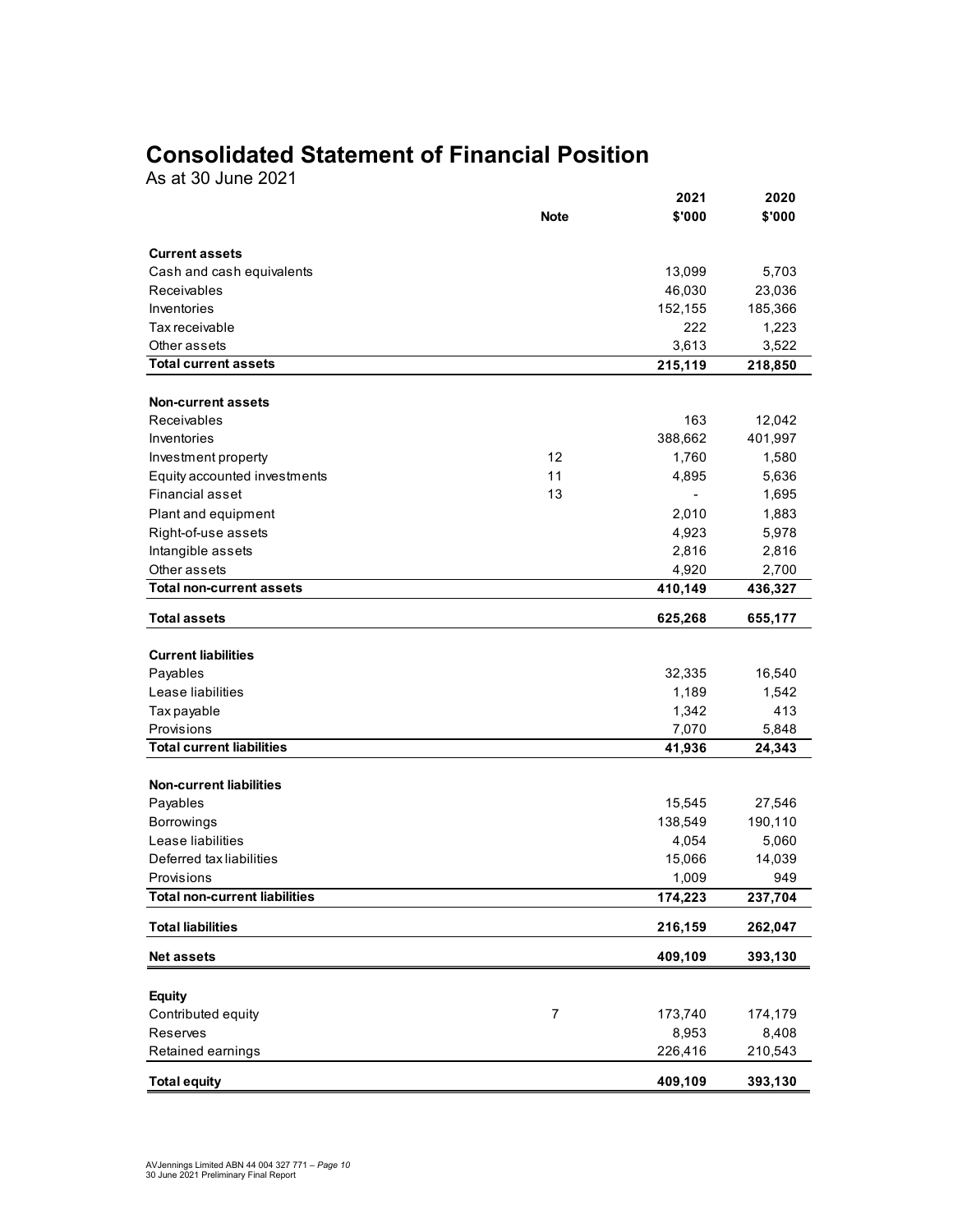### **Consolidated Statement of Changes in Equity**

For the year ended 30 June 2021

|                                          |             | holders of AVJennings Limited |                    |                          |                 | <b>Total Equity</b> |
|------------------------------------------|-------------|-------------------------------|--------------------|--------------------------|-----------------|---------------------|
|                                          |             |                               | Foreign            | Share-                   |                 |                     |
|                                          |             |                               | Currency           | based                    |                 |                     |
|                                          |             | <b>Contributed</b>            | <b>Translation</b> | <b>Payment</b>           | <b>Retained</b> |                     |
|                                          |             | <b>Equity</b>                 | <b>Reserve</b>     | <b>Reserve</b>           | <b>Earnings</b> |                     |
|                                          | <b>Note</b> | \$'000                        | \$'000             | \$'000                   | \$'000          | \$'000              |
| At 1 July 2019                           |             | 174,509                       | 4,256              | 4,626                    | 212,886         | 396,277             |
| Effect of adoption of new                |             |                               |                    |                          |                 |                     |
| leases accounting standard               |             |                               |                    |                          | (416)           | (416)               |
| At 1 July 2019 (restated)                |             | 174,509                       | 4,256              | 4,626                    | 212,470         | 395,861             |
| Comprehensive income:                    |             |                               |                    |                          |                 |                     |
| Profit for the year                      |             |                               |                    |                          | 9,041           | 9,041               |
| Loss for the year                        |             |                               | (1,228)            |                          |                 | (1,228)             |
| <b>Total comprehensive income</b>        |             |                               |                    |                          |                 |                     |
| for the year                             |             |                               | (1,228)            | $\blacksquare$           | 9,041           | 7,813               |
| Transactions with owners in their        |             |                               |                    |                          |                 |                     |
| capacity as owners:                      |             |                               |                    |                          |                 |                     |
| - Treasury shares acquired               | 7(b)        | (330)                         |                    |                          |                 | (330)               |
| - Share-based payment expense            |             |                               |                    |                          |                 |                     |
| reversed (lapsed rights)                 |             |                               |                    | (225)                    |                 | (225)               |
| - Share-based payment expense            |             |                               |                    | 979                      |                 | 979                 |
| - Dividends paid                         | 6           |                               |                    | $\blacksquare$           | (10,968)        | (10,968)            |
| <b>Total transactions with owners</b>    |             |                               |                    |                          |                 |                     |
| in their capacity as owners              |             | (330)                         |                    | 754                      | (10,968)        | (10, 544)           |
| At 30 June 2020                          |             | 174,179                       | 3,028              | 5,380                    | 210,543         | 393,130             |
|                                          |             |                               |                    |                          |                 |                     |
| At 1 July 2020                           |             | 174,179                       | 3,028              | 5,380                    | 210,543         | 393,130             |
| Comprehensive income:                    |             |                               |                    |                          |                 |                     |
| Profit for the year<br>Loss for the year |             |                               | (185)              |                          | 18,716          | 18,716<br>(185)     |
| Total comprehensive income               |             |                               |                    |                          |                 |                     |
| for the year                             |             |                               | (185)              |                          | 18,716          | 18,531              |
| Transactions with owners in their        |             |                               |                    |                          |                 |                     |
| capacity as owners:                      |             |                               |                    |                          |                 |                     |
| - Treasury shares acquired               | 7(b)        | (439)                         |                    |                          |                 | (439)               |
| - Share-based payment expense            |             |                               |                    |                          |                 |                     |
| reversed (lapsed rights)                 |             |                               |                    | (70)                     |                 | (70)                |
| - Share-based payment expense            |             |                               |                    | 800                      |                 | 800                 |
| - Dividends paid                         | 6           |                               |                    | $\overline{\phantom{a}}$ | (2,843)         | (2,843)             |
| <b>Total transactions with owners</b>    |             |                               |                    |                          |                 |                     |
| in their capacity as owners              |             | (439)                         |                    | 730                      | (2,843)         | (2,552)             |
| At 30 June 2021                          |             | 173,740                       | 2,843              | 6,110                    | 226,416         | 409,109             |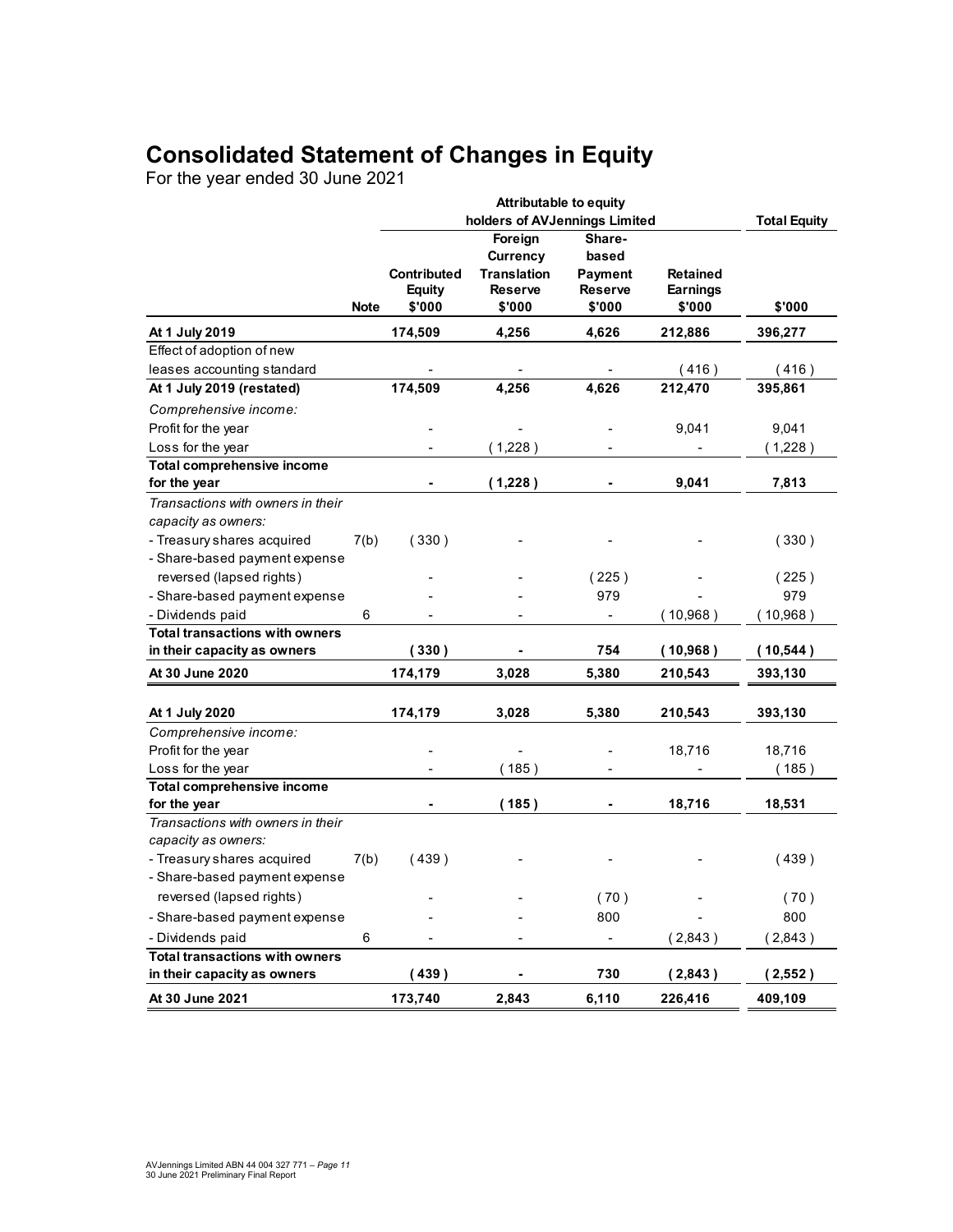### **Consolidated Statement of Cash Flows**

For the year ended 30 June 2021

|                                                               |             | 2021       | 2020       |
|---------------------------------------------------------------|-------------|------------|------------|
|                                                               | <b>Note</b> | \$'000     | \$'000     |
| Cash flows from operating activities                          |             |            |            |
| Receipts from customers (inclusive of GST)                    |             | 331,084    | 275,933    |
| Payments to other suppliers and employees (inclusive of GST)  |             | (253.876)  | (246, 123) |
| Interest paid                                                 |             | (8, 231)   | (10, 144)  |
| Income tax paid                                               |             | (5,008)    | (9,031)    |
| Net cash from operating activities                            |             | 63,969     | 10,635     |
| Cash flows from investing activities                          |             |            |            |
| Payments for plant and equipment                              |             | (366)      | (1, 145)   |
| Interest received                                             |             | 170        | 1,264      |
| Net cash (used in)/from investing activities                  |             | (196)      | 119        |
| Cash flows from financing activities                          |             |            |            |
| Proceeds from borrowings                                      |             | 78,787     | 85,460     |
| Repayment of borrowings                                       |             | (130, 348) | (95,685)   |
| Principal elements of lease payments                          |             | (1,500)    | (1,761)    |
| Net payment for treasury shares                               |             | (439)      | (330)      |
| Dividends paid                                                | 6           | (2,843)    | (10,968)   |
| Net cash used in financing activities                         |             | 56,343)    | (23, 284)  |
| Net increase/(decrease) in cash and cash equivalents          |             | 7,430      | (12,530)   |
| Cash and cash equivalents at beginning of the year            |             | 5,703      | 18,209     |
| Effects of exchange rate changes on cash and cash equivalents |             | (34)       | 24         |
| Cash and cash equivalents at end of the year                  |             | 13,099     | 5,703      |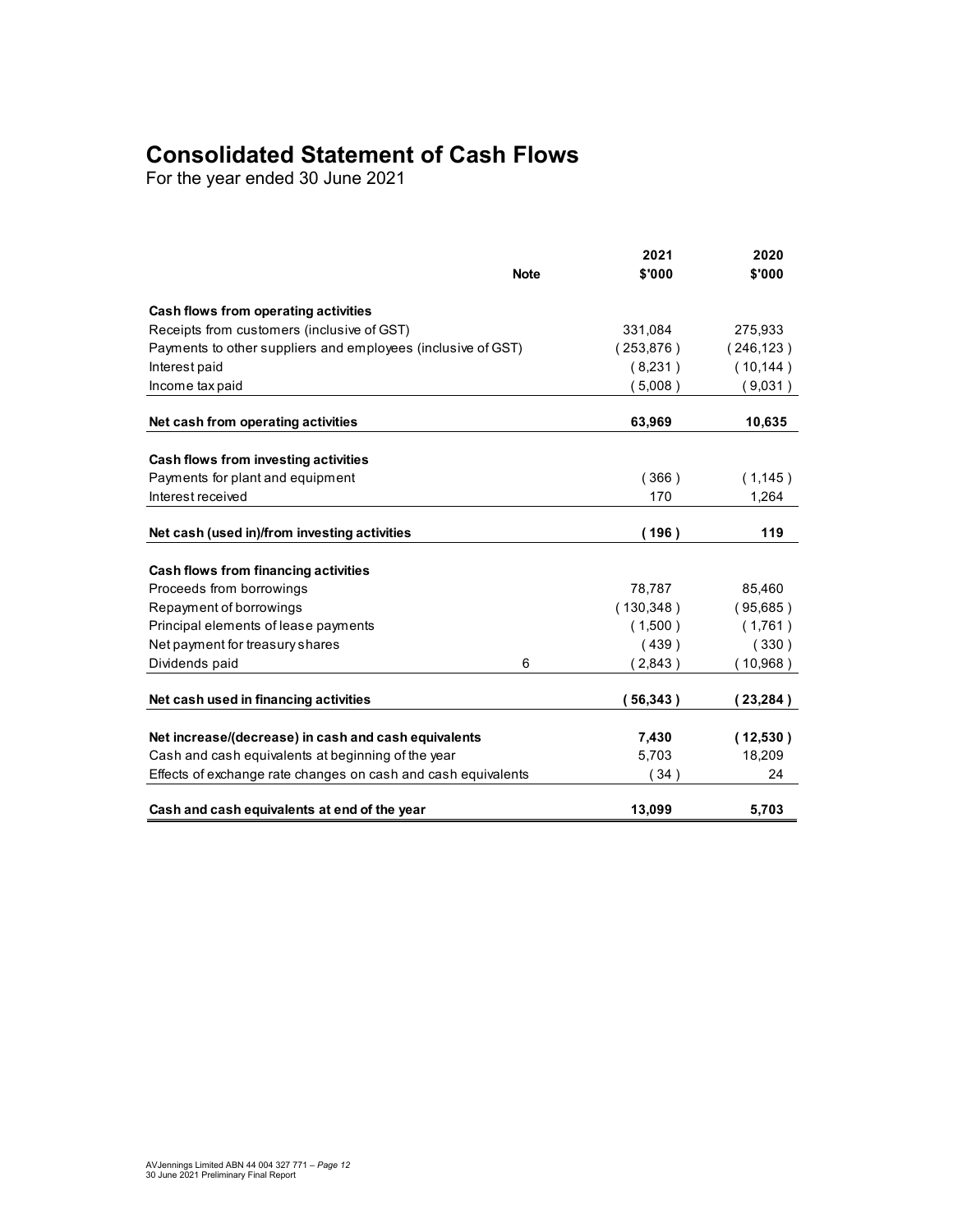For the year ended 30 June 2021

### **1. CORPORATE INFORMATION**

The Consolidated Report of AVJennings Limited for the year ended 30 June 2021 was authorised for issue in accordance with a resolution of the Directors on 19 August 2021. The Company is a for profit company limited by shares domiciled and incorporated in Australia whose shares are publicly traded on the Australian Securities Exchange (ASX) and the Singapore Exchange through SGX GlobalQuote.

### **2. BASIS OF PREPARATION AND ACCOUNTING POLICIES**

These Consolidated Financial Statements have been prepared using accounting policies which are consistent with those adopted in the annual financial statements for the year ended 30 June 2020.

It is recommended that this Report be read in conjunction with the Annual Report for the year ended 30 June 2020 and considered together with any public announcements made by AVJennings Limited during the year ended 30 June 2021 in accordance with the continuous disclosure obligations of the ASX listing rules.

This Report is presented in Australian Dollars and all values are rounded to the nearest thousand dollars (\$'000) unless otherwise stated.

Some amendments and interpretations apply for the first time in 2021, but do not have a significant impact on the Consolidated Financial Statements of the Group. The Group has not early adopted any standards, interpretations or amendments that have been issued, but are not yet effective.

### *JobKeeper Payment Scheme*

The Federal Government introduced a JobKeeper Payment scheme to support businesses significantly affected by COVID-19 to help keep more Australians in jobs.

The Group was eligible for JobKeeper payments from 30 March 2020 to 3 January 2021. Payments have been accounted for in accordance with *AASB 120 – Accounting for Government Grants and Disclosure of Government Assistance*. A total amount of \$2,840,000 (30 June 2020: \$1,556,000) has been claimed in the year to 30 June 2021. The credit has been recorded as an offset against employee expenses in the *Consolidated Statement of Comprehensive Income*.

### *Comparative Figures*

To enable meaningful comparison, some comparatives have been reclassified to conform with the current period's presentation.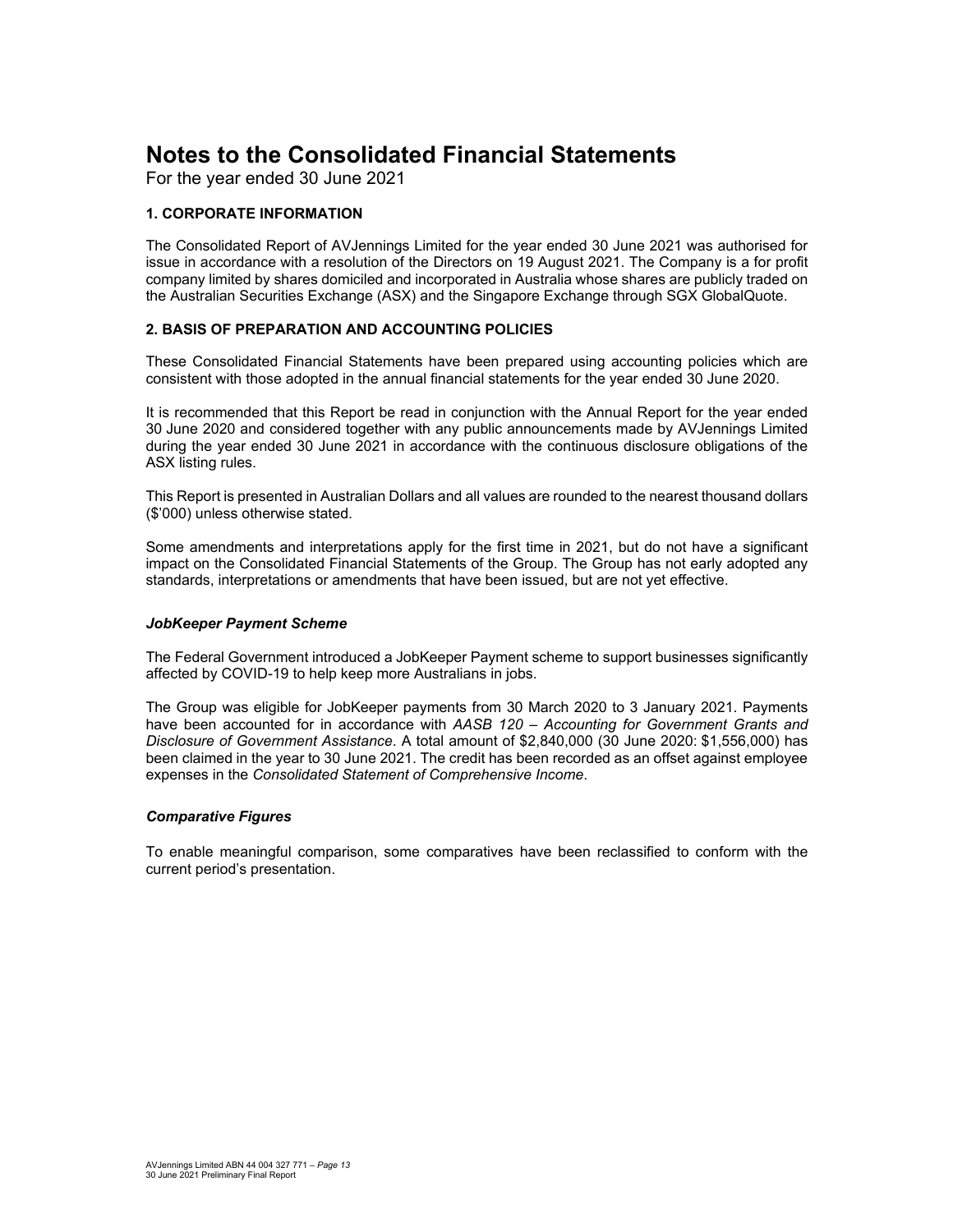For the year ended 30 June 2021

### **3. REVENUES FROM CONTRACTS WITH CUSTOMERS**

### **(a) Disaggregated revenue information**

The disaggregation of the Group's revenue from contracts with customers is set out below:

| <b>Operating Segments</b>                   | <b>NSW</b> | <b>VIC</b> | <b>QLD</b> | <b>SA</b>                | <b>NZ</b>                    | Other*                   | <b>Total</b> |
|---------------------------------------------|------------|------------|------------|--------------------------|------------------------------|--------------------------|--------------|
| 30 June 2021                                | \$'000     | \$'000     | \$'000     | \$'000                   | \$'000                       | \$'000                   | \$'000       |
|                                             |            |            |            |                          |                              |                          |              |
| Types of goods or services                  |            |            |            |                          |                              |                          |              |
| Sale of land                                | 19,565     | 16,263     | 50,271     | 10,836                   | 42,850                       | $\overline{\phantom{a}}$ | 139,785      |
| Sale of integrated housing                  | 56,755     | 20.644     | 13,453     | 11,164                   | 1,515                        | $\overline{\phantom{a}}$ | 103,531      |
| Sale of apartments                          |            | 54,653     |            |                          |                              | 10,288                   | 64,941       |
| Property development & other services       | 317        | 2,516      | -          | $\overline{\phantom{a}}$ | $\qquad \qquad \blacksquare$ |                          | 2,833        |
| Total revenue from contracts with customers | 76,637     | 94,076     | 63,724     | 22,000                   | 44,365                       | 10,288                   | 311,090      |
|                                             |            |            |            |                          |                              |                          |              |
| Timing of revenue recognition               |            |            |            |                          |                              |                          |              |
| Goods transferred at a point in time        | 76,320     | 91,560     | 63,724     | 22,000                   | 44,365                       | 10,288                   | 308,257      |
| Services transferred over time              | 317        | 2,516      |            |                          |                              |                          | 2,833        |
| Total revenue from contracts with customers | 76,637     | 94,076     | 63,724     | 22,000                   | 44,365                       | 10,288                   | 311,090      |
| *Relates to Western Australia               |            |            |            |                          |                              |                          |              |
| <b>Operating Segments</b>                   | <b>NSW</b> | <b>VIC</b> | <b>QLD</b> | <b>SA</b>                | <b>NZ</b>                    | <b>Other</b>             | Total        |
| 30 June 2020                                | \$'000     | \$'000     | \$'000     | \$'000                   | \$'000                       | \$'000                   | \$'000       |
| Types of goods or services                  |            |            |            |                          |                              |                          |              |
| Sale of land                                | 48,324     | 19,512     | 31,409     | 7,457                    | 25,317                       | $\overline{\phantom{a}}$ | 132,019      |
| Sale of integrated housing                  | 65,299     | 23,909     | 8,700      | 8,759                    | 7,747                        |                          | 114,414      |
| Sale of apartments                          |            | 13,161     |            |                          |                              |                          | 13,161       |
| Property development & other services       | 247        | 2,513      | ÷,         |                          |                              |                          | 2,760        |
| Total revenue from contracts with customers | 113,870    | 59,095     | 40,109     | 16,216                   | 33,064                       | $\frac{1}{2}$            | 262,354      |
|                                             |            |            |            |                          |                              |                          |              |
| Timing of revenue recognition               |            |            |            |                          |                              |                          |              |
| Goods transferred at a point in time        | 113,623    | 56,582     | 40,109     | 16,216                   | 33,064                       | $\overline{\phantom{a}}$ | 259,594      |
| Services transferred over time              | 247        | 2,513      |            |                          |                              | $\overline{\phantom{a}}$ | 2,760        |
| Total revenue from contracts with customers | 113,870    | 59,095     | 40,109     | 16,216                   | 33,064                       | ä,                       | 262,354      |

#### **(b) Revenue recognition accounting policy**

#### *(i) Sale of land, integrated housing and apartments*

Revenue from the sale of land, houses and apartments is recognised at a point in time when control is transferred to the customer. Except for certain contractual arrangements discussed on Page 15, this occurs at settlement when legal title passes and an enforceable right to payment exists.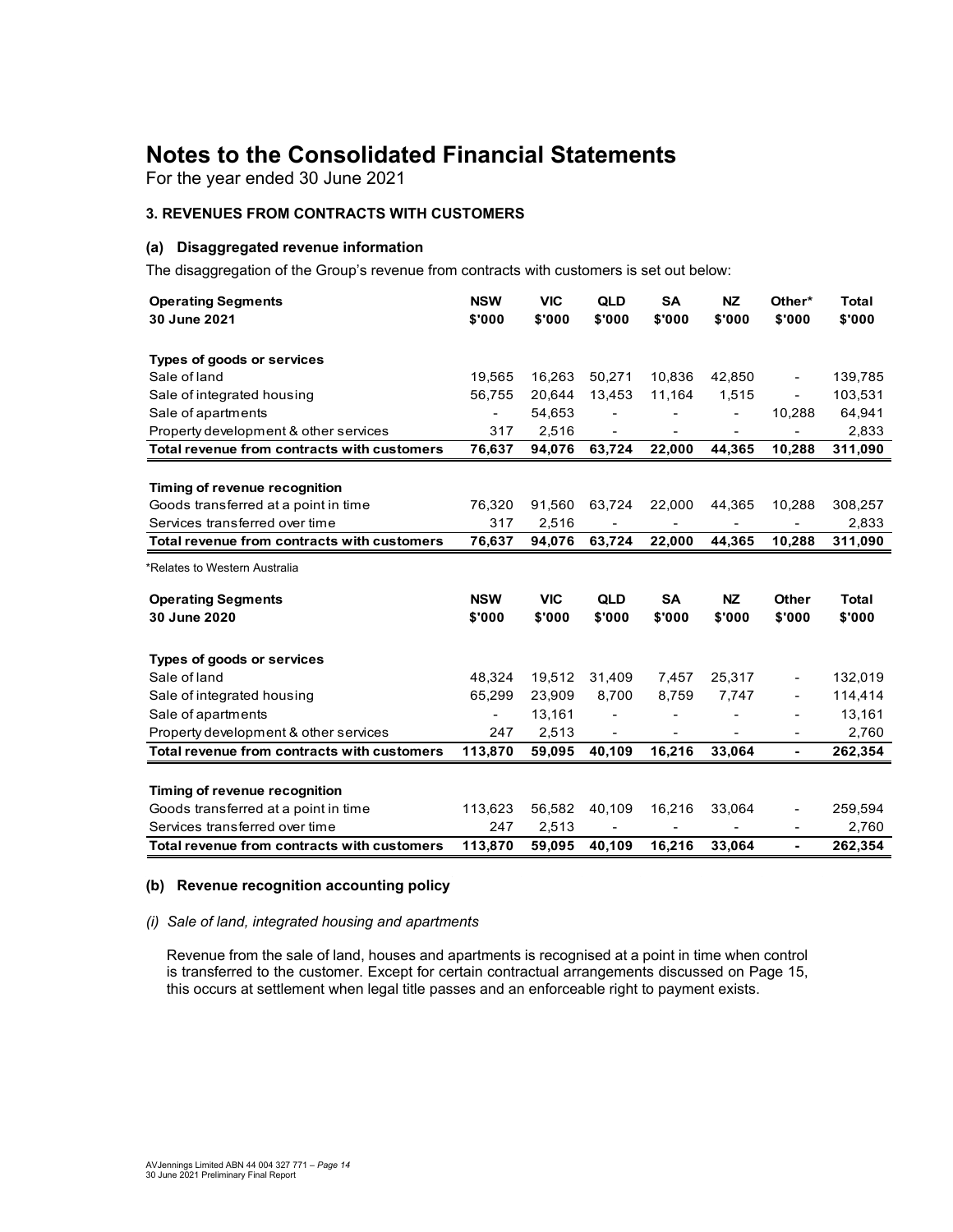For the year ended 30 June 2021

### **3. REVENUES FROM CONTRACTS WITH CUSTOMERS (continued)**

For the following contractual arrangements, revenue is recognised prior to settlement where the customer has obtained control, and a right to payment exists:

- Revenue from the sales of land on deferred terms to builders in New Zealand. The builder gains control of the land at the point when the contract is unconditional, physical works are complete and building can be commenced.
- Sales of englobo land on deferred terms. Control passes when the contract is unconditional, physical works are complete and the customer has unfettered rights to the land before settlement.
- Revenue from the sales of land to builders in Australia where the builder is the ultimate purchaser and not a conduit between AVJennings and a retail purchaser. The builder gains control of the land at the point when the contract is unconditional, physical works are complete and building can be commenced.

#### *(ii) Property development and other services*

AVJennings Properties Ltd provides property development and other services to joint venture arrangements entered into by other entities within the Group. The performance obligation is satisfied over-time and revenue is progressively recognised based on the terms of the service agreement.

#### *(iii) Financing components*

The Group does not expect to have any contracts for the sale of land, integrated housing and apartments where the duration between the transfer of the goods to the customer and payment by the customer exceeds one year in Australia.

In the case of certain contracts for the sale of land in New Zealand and the provision of services in Australia, the duration may exceed one year.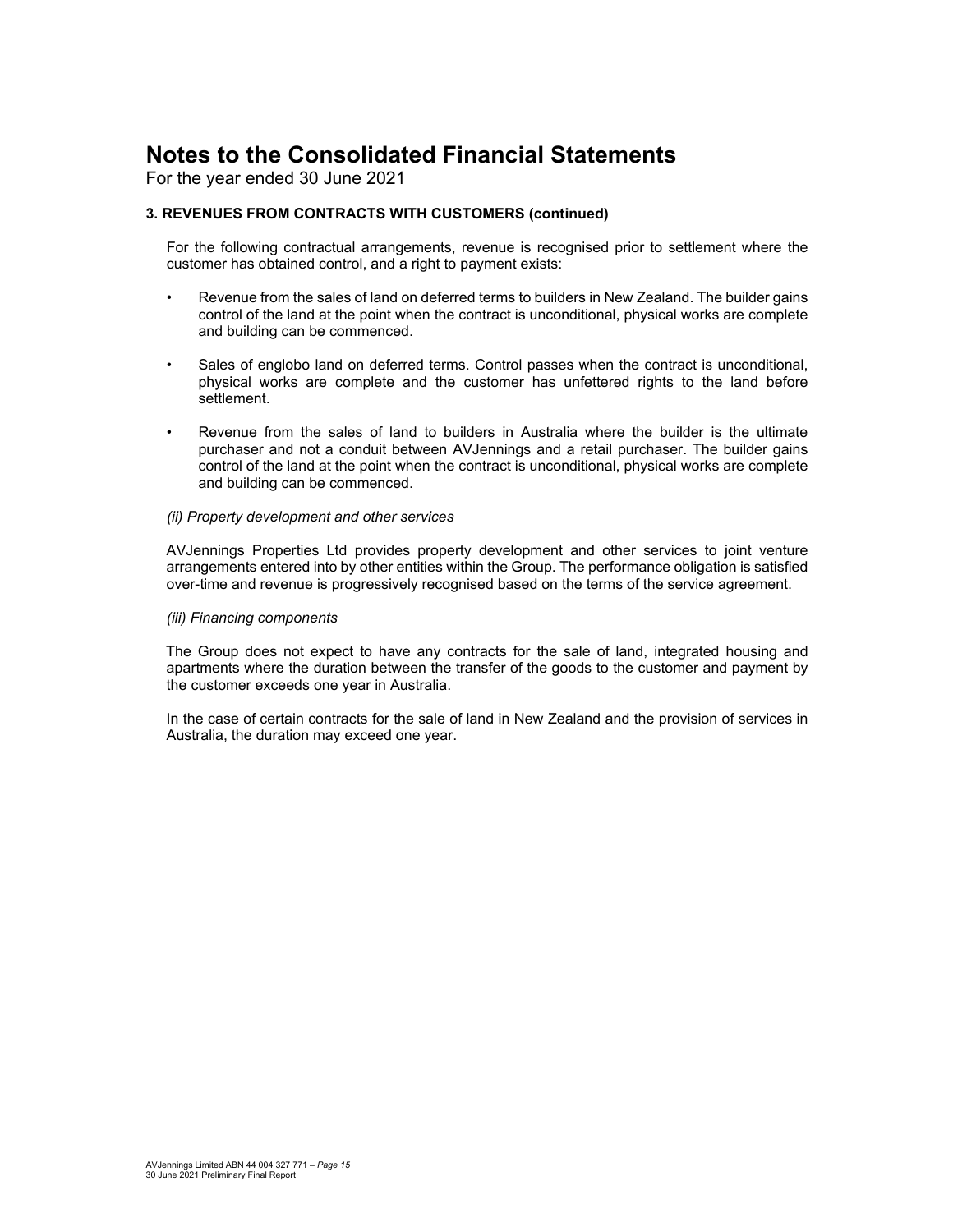For the year ended 30 June 2021

### **4. INCOME AND EXPENSES**

|                                                                                                                                                                                                                                                                                                                    | 2021    | 2020    |
|--------------------------------------------------------------------------------------------------------------------------------------------------------------------------------------------------------------------------------------------------------------------------------------------------------------------|---------|---------|
|                                                                                                                                                                                                                                                                                                                    | \$'000  | \$'000  |
| <b>Revenues</b>                                                                                                                                                                                                                                                                                                    |         |         |
| Revenue from contracts with customers                                                                                                                                                                                                                                                                              | 311,090 | 262,354 |
| <b>Total revenues</b>                                                                                                                                                                                                                                                                                              | 311,090 | 262,354 |
| Cost of sales include:                                                                                                                                                                                                                                                                                             |         |         |
| Utilisation of inventory provisions                                                                                                                                                                                                                                                                                | (774)   | (456)   |
| Amortisation of finance costs capitalised to inventories                                                                                                                                                                                                                                                           | 8,783   | 7,730   |
| <b>Impairment of assets</b>                                                                                                                                                                                                                                                                                        |         |         |
| (Reversal)/provision - equity accounted investment                                                                                                                                                                                                                                                                 | (1,554) | 947     |
| Increase in inventory loss provisions                                                                                                                                                                                                                                                                              | 1.793   | 1,629   |
| For the year ended 30 June 2021, the movement in inventory provision resulted from a realignment of future assumptions<br>with current market conditions relating to projects in South Australia and Western Australia. For the prior year, the movement<br>related to projects in Queensland and South Australia. |         |         |
| <b>Depreciation and amortisation expense</b>                                                                                                                                                                                                                                                                       |         |         |
| Depreciation of owned assets                                                                                                                                                                                                                                                                                       | 236     | 284     |
| Amortisation of right-of-use assets                                                                                                                                                                                                                                                                                | 1.624   | 1.841   |
| <b>Total depreciation and amortisation expense</b>                                                                                                                                                                                                                                                                 | 1,860   | 2,125   |
|                                                                                                                                                                                                                                                                                                                    |         |         |
| <i><b>Finance income</b></i>                                                                                                                                                                                                                                                                                       |         |         |
| Interest from financial assets held for cash management purposes                                                                                                                                                                                                                                                   | 170     | 1.264   |
| <b>Finance costs</b>                                                                                                                                                                                                                                                                                               |         |         |
| Bank loans and overdrafts                                                                                                                                                                                                                                                                                          | 7,911   | 9,809   |
| Interest on lease liabilities                                                                                                                                                                                                                                                                                      | 320     | 335     |
| Total finance costs                                                                                                                                                                                                                                                                                                | 8,231   | 10,144  |
| Less: Amount capitalised to inventories                                                                                                                                                                                                                                                                            | (7,901) | (9,751) |
| <b>Finance costs expensed</b>                                                                                                                                                                                                                                                                                      | 330     | 393     |
|                                                                                                                                                                                                                                                                                                                    |         |         |
| <b>Other income</b>                                                                                                                                                                                                                                                                                                |         |         |
| Rent from investment property                                                                                                                                                                                                                                                                                      | 96      | 125     |
| Sundry income                                                                                                                                                                                                                                                                                                      | 436     | 332     |
| <b>Total other income</b>                                                                                                                                                                                                                                                                                          | 532     | 457     |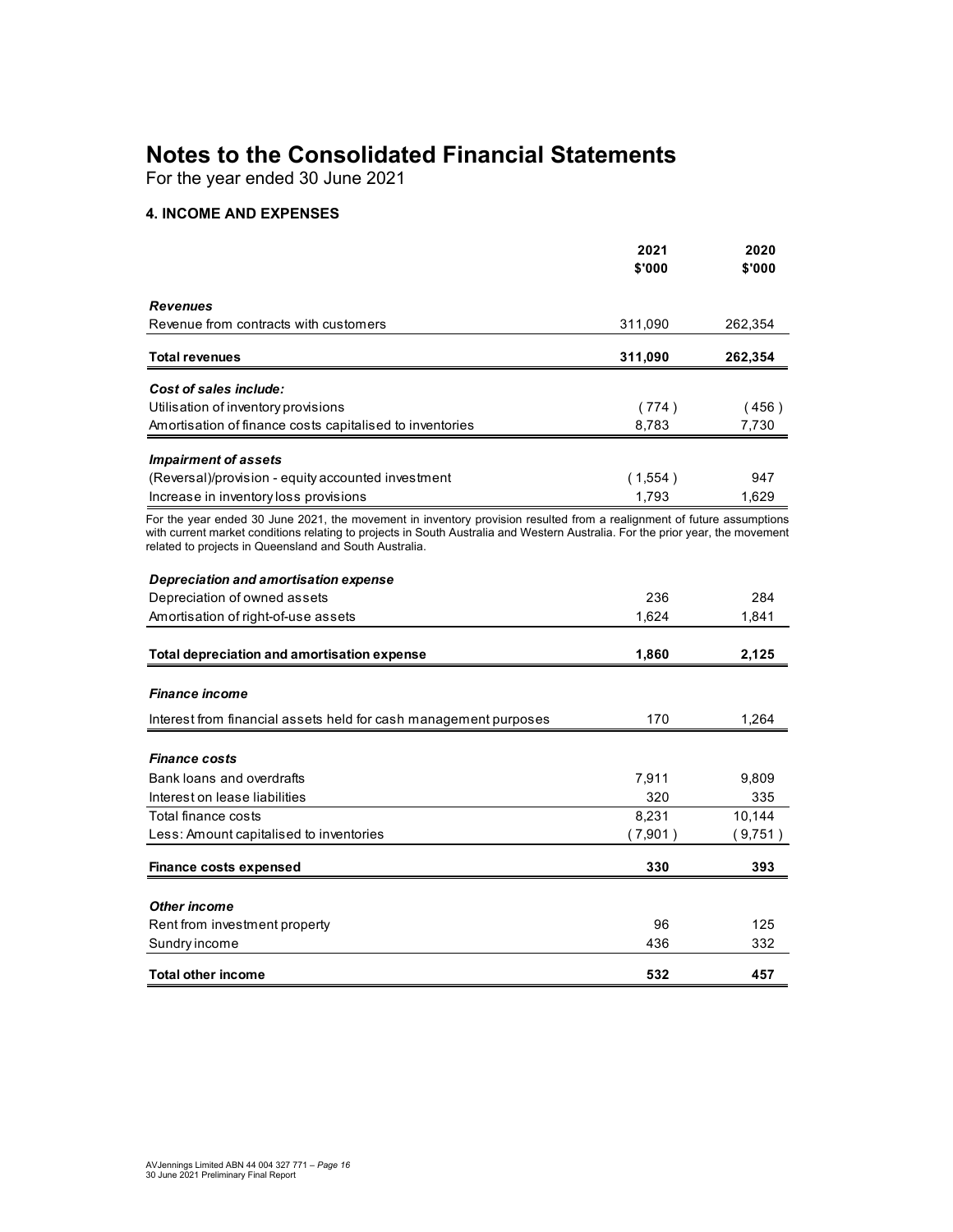For the year ended 30 June 2021

### **5. INCOME TAX**

|                                          | 2021<br>\$'000 | 2020<br>\$'000 |
|------------------------------------------|----------------|----------------|
| (a) Income tax expense                   |                |                |
| The major components of income tax are:  |                |                |
| Current income tax                       |                |                |
|                                          |                |                |
| - Current income tax charge              | 6.896          | 4,822          |
| - Adjustment for prior year              | 35             | 226            |
| Deferred income tax                      |                |                |
| - Current temporary differences          | 1.029          | 764)           |
| - Adjustment for prior year              |                | 167)           |
| Income tax reported in the Consolidated  |                |                |
| <b>Statement of Comprehensive Income</b> | 7.960          | 4,117          |

### *(b) Numerical reconciliation between aggregate tax recognised in the Consolidated Statement of Comprehensive Income and tax calculated per the statutory income tax rate*

| Accounting profit before income tax              | 26,676 | 13,158 |  |
|--------------------------------------------------|--------|--------|--|
| Tax at Australian income tax rate of 30%         | 8.003  | 3.947  |  |
| Net share of equity accounted joint venture loss | 689    | 20     |  |
| Other (non-assessable)/non-deductible items      | (588)  | 205    |  |
| Foreign jurisdiction losses                      |        | (16)   |  |
| Effect of lower tax rate in foreign jurisdiction | (179)  | ່ 98)  |  |
| Adjustment for prior year                        | 35     | 59     |  |
| Income tax expense                               | 7.960  | 4,117  |  |
| <b>Effective tax rate</b>                        | 30%    | 31%    |  |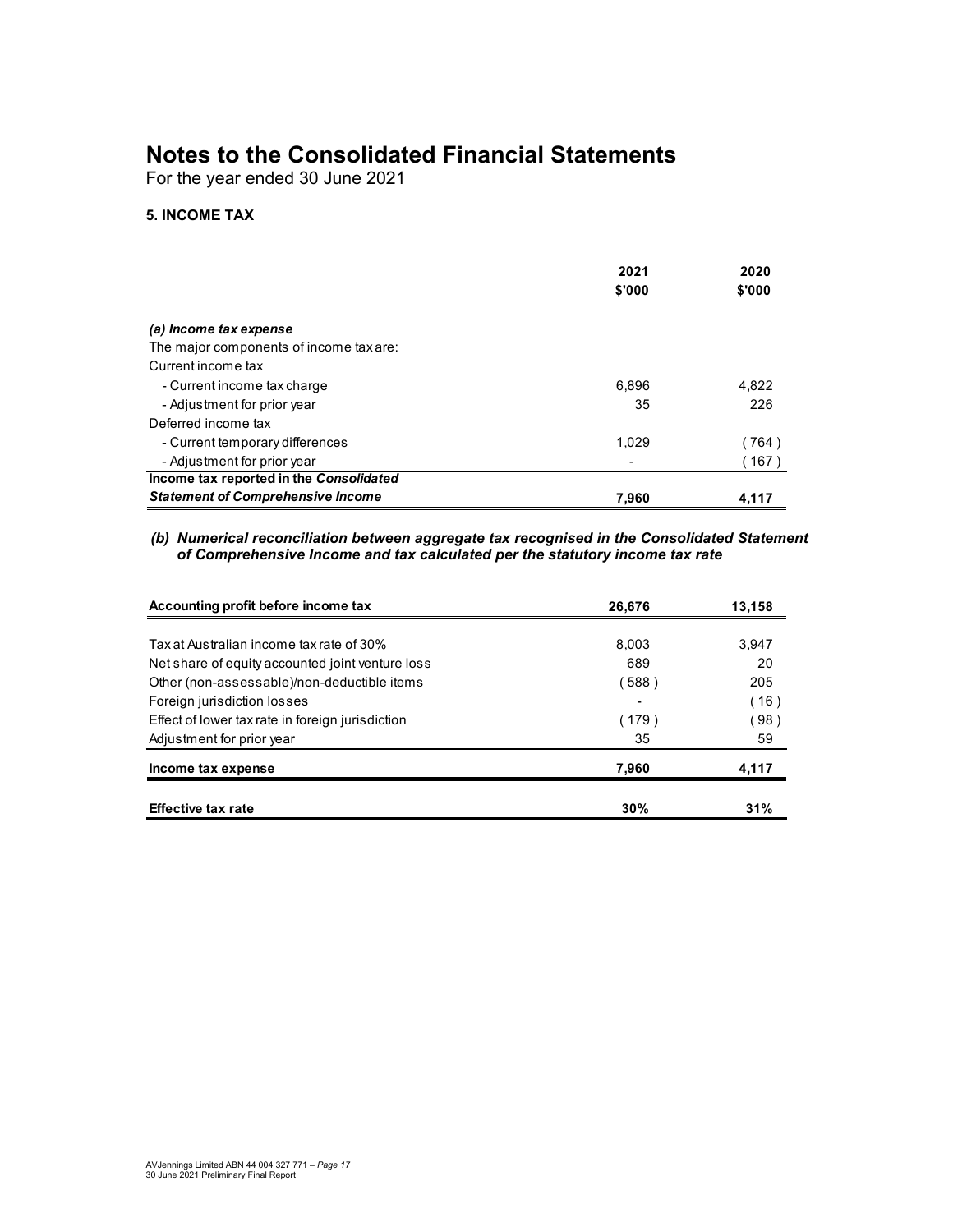For the year ended 30 June 2021

### **6. DIVIDENDS**

|                                                                                                        | 2021<br>\$'000 | 2020<br>\$'000 |
|--------------------------------------------------------------------------------------------------------|----------------|----------------|
| Cash dividends declared and paid                                                                       |                |                |
| 2019 final dividend of 1.5 cents per share,<br>paid 20 September 2019. Fully franked $@30\%$ tax       |                | 6,093          |
| 2020 interim dividend of 1.2 cents per share,<br>paid 27 March 2020. Fully franked $@30\%$ tax         |                | 4,875          |
| 2021 interim dividend of 0.7 cents per share,<br>paid 26 March 2021. Fully franked $@30\%$ tax         | 2,843          |                |
| Total cash dividends declared and paid                                                                 | 2,843          | 10,968         |
| Dividends proposed                                                                                     |                |                |
| 2021 final dividend of 1.8 cents per share,<br>to be paid 23 September 2021. Fully franked $@30\%$ tax | 7,312          |                |
| <b>Total dividends proposed</b>                                                                        | 7,312          |                |

The Company's Dividend Reinvestment Plan remains suspended.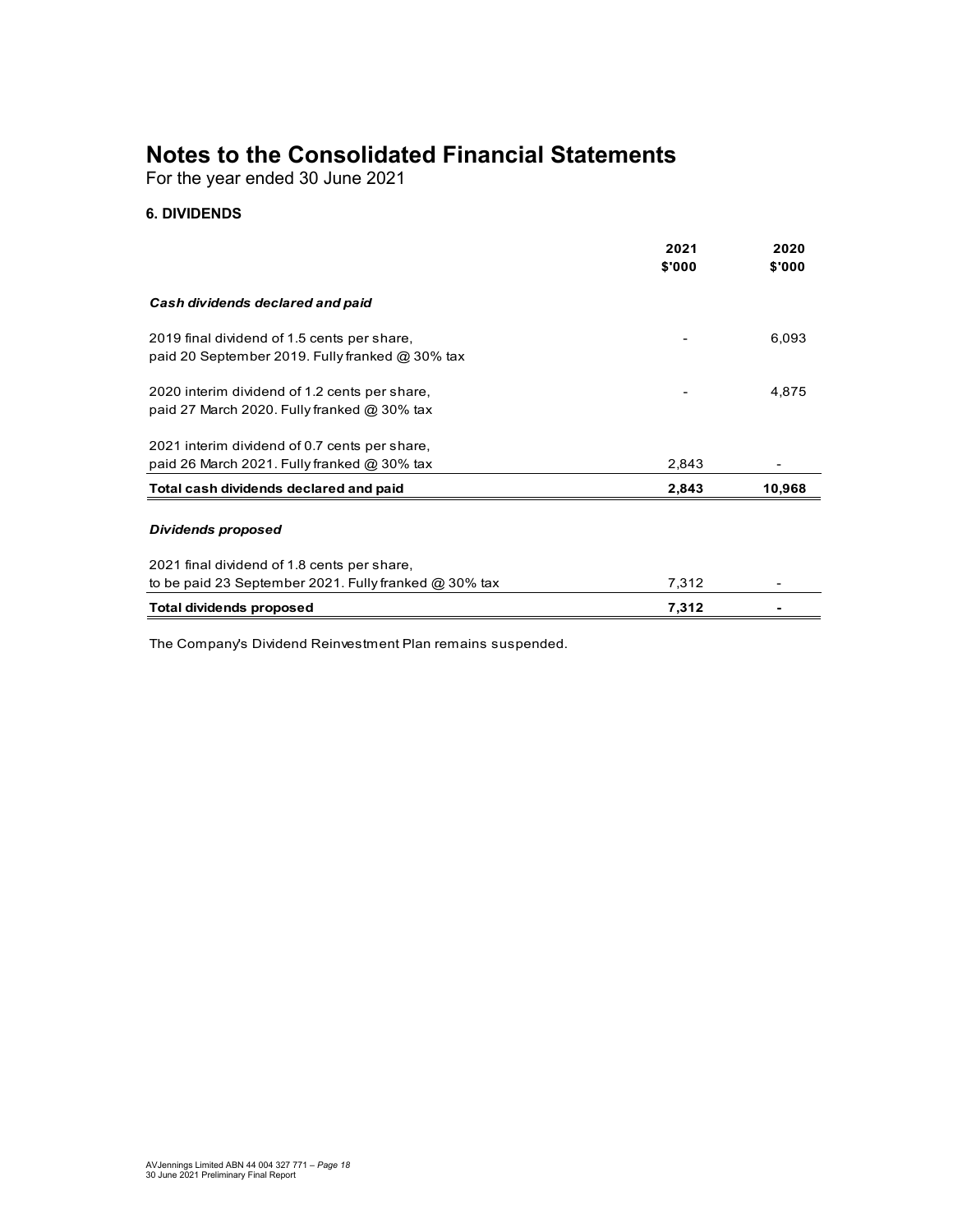For the year ended 30 June 2021

### **7. CONTRIBUTED EQUITY**

|                                        | 2021          | 2020          | 2021    | 2020    |
|----------------------------------------|---------------|---------------|---------|---------|
|                                        | <b>Number</b> | <b>Number</b> | \$'000  | \$'000  |
| Ordinary shares                        | 406,230,728   | 406,230,728   | 177,961 | 177,961 |
| Treasury shares                        | (735,799)     |               | (4,221) | (3,782) |
| Share capital                          | 405,494,929   | 406,230,728   | 173,740 | 174,179 |
| (a) Movement in ordinary share capital | <b>Number</b> | <b>Number</b> | \$'000  | \$'000  |
| At beginning and end of the period     | 406,230,728   | 406,230,728   | 177,961 | 177,961 |
| (b) Movement in treasury shares        | <b>Number</b> | <b>Number</b> | \$'000  | \$'000  |
| As at the beginning of the year        |               | (762, 619)    | (3,782) | (3,452) |
| On market acquisition of shares        | (735,799)     | (757,523)     | (439)   | (435)   |
| Excess funds received from AVJDESP     |               |               |         | 105     |
| Employee share scheme issue            |               | 1,520,142     |         |         |
| At the end of the period               | 735,799)      |               | 4,221   | (3,782) |

During the year, 735,799 treasury shares were purchased by the AVJ Deferred Employee Share Plan Trust (AVJDESP) at a cost of \$439,000. Shares held by AVJDESP are disclosed as treasury shares and deducted from contributed equity.

Holders of ordinary shares are entitled to dividends and to one vote per share at shareholder meetings.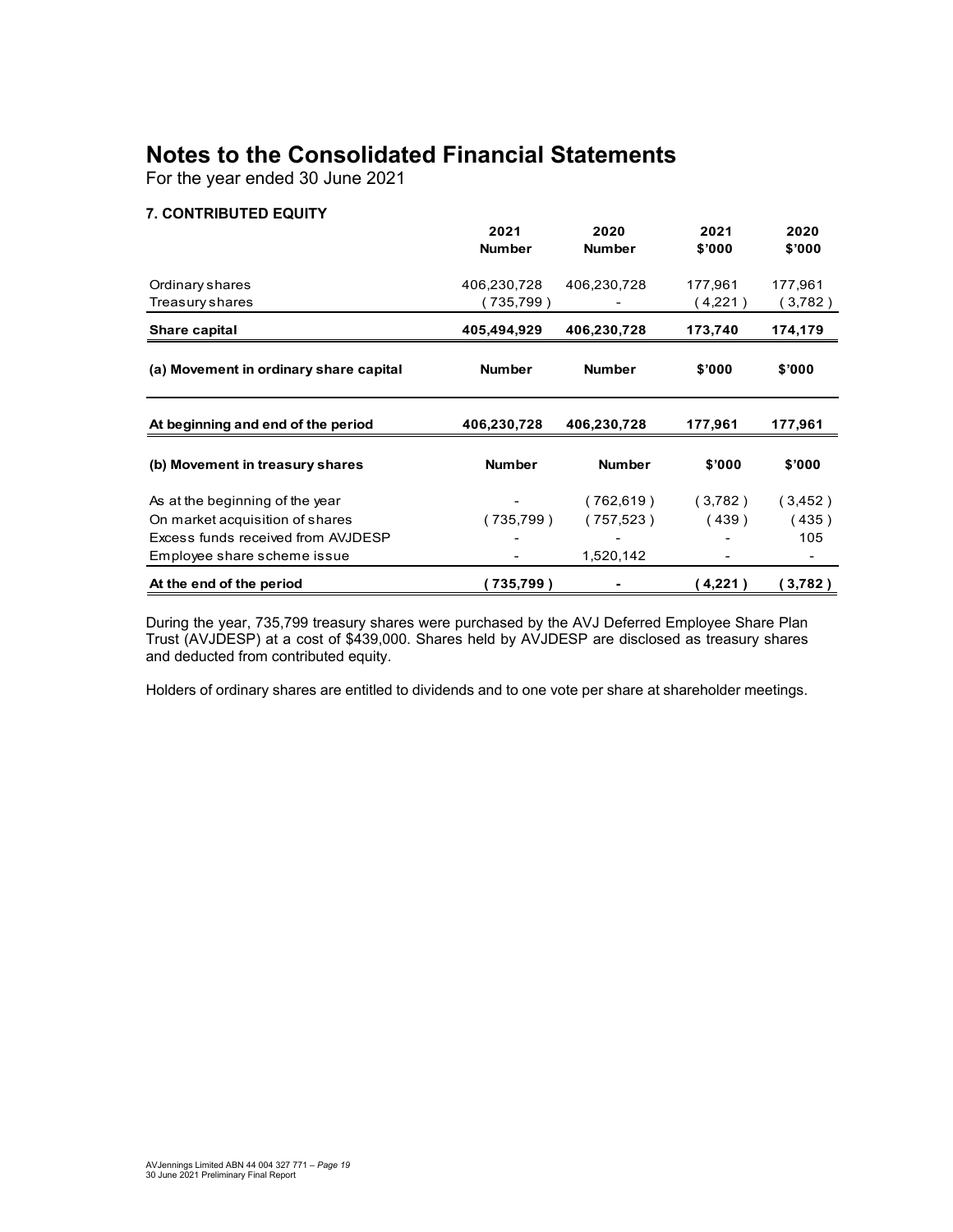For the year ended 30 June 2021

### **8. OPERATING SEGMENTS**

The Group operates primarily in residential development.

The Group determines segments based on information that is provided to the Managing Director who is the Chief Operating Decision Maker (CODM). The CODM assesses the performance and makes decisions about the resources to be allocated to the segment. Each segment prepares a detailed finance report on a monthly basis which summarises the following:

- Historic results of the segment; and
- Forecast of the segment for the remainder of the year.

### *Reportable segments*

#### *Jurisdictions:*

This includes activities relating to Land Development, Integrated Housing and Apartments Development.

### *Other:*

This includes revenue from the sale of apartments in Western Australia and numerous low value items.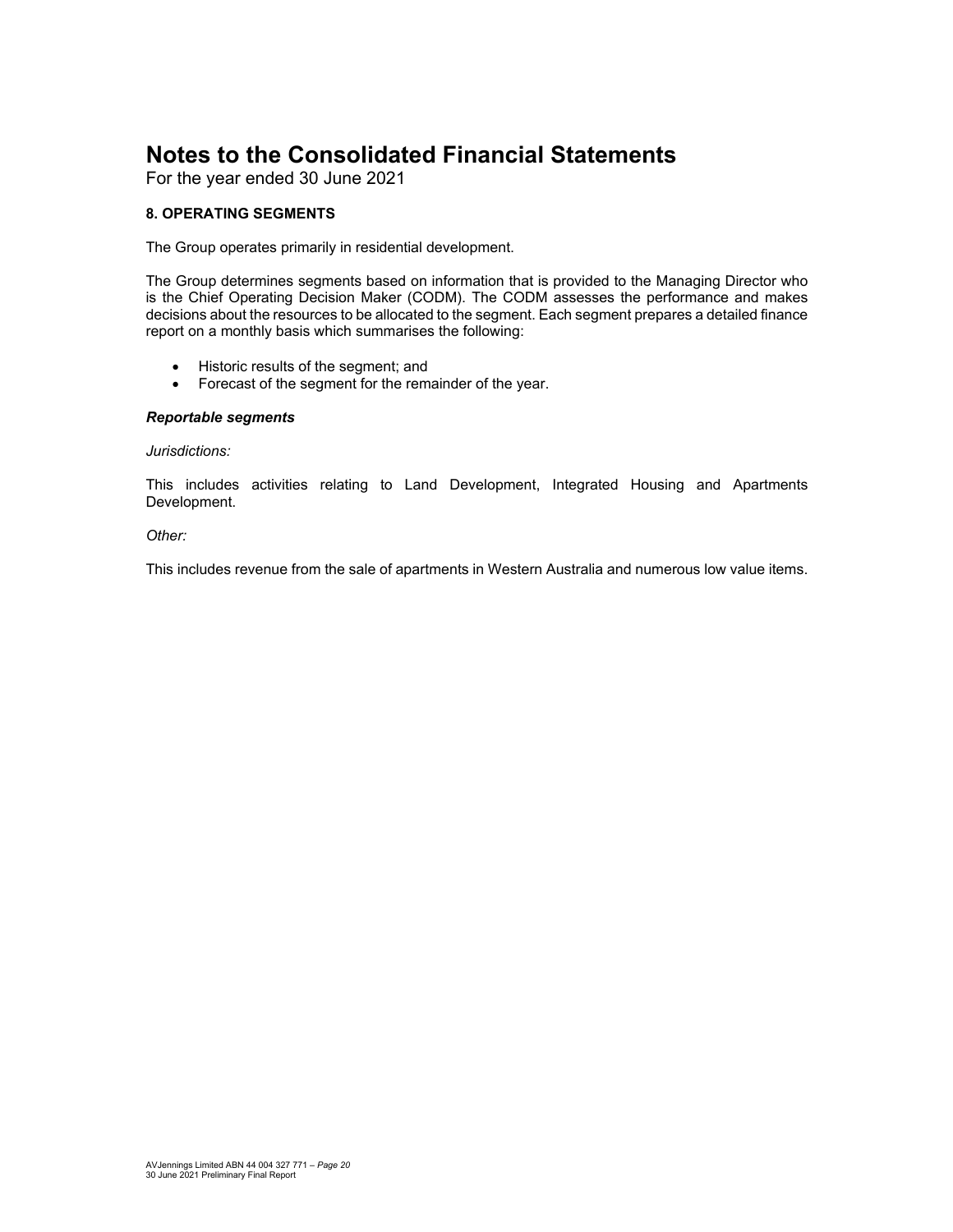For the year ended 30 June 2021

### **8. OPERATING SEGMENTS (continued)**

The following table presents the revenues and results information regarding operating segments:

|                                |        | <b>NSW</b>                   |        | <b>VIC</b> |        | QLD                      |          | <b>SA</b> |        | <b>NZ</b>                | Other                    |                          |          | <b>Total</b> |
|--------------------------------|--------|------------------------------|--------|------------|--------|--------------------------|----------|-----------|--------|--------------------------|--------------------------|--------------------------|----------|--------------|
| <b>Operating Segments</b>      | 2021   | 2020                         | 2021   | 2020       | 2021   | 2020                     | 2021     | 2020      | 2021   | 2020                     | 2021                     | 2020                     | 2021     | 2020         |
|                                | \$'000 | \$'000                       | \$'000 | \$'000     | \$'000 | \$'000                   | \$'000   | \$'000    | \$'000 | \$'000                   | \$'000                   | \$'000                   | \$'000   | \$'000       |
|                                |        |                              |        |            |        |                          |          |           |        |                          |                          |                          |          |              |
| <b>Revenues</b>                |        |                              |        |            |        |                          |          |           |        |                          |                          |                          |          |              |
| <b>External sales</b>          | 76,320 | 113,623                      | 91,560 | 56,582     | 63,724 | 40,109                   | 22,000   | 16,216    | 44,365 | 33,064                   | 10,288                   | $\overline{\phantom{a}}$ | 308,257  | 259,594      |
| Management fees                | 317    | 247                          | 2,516  | 2,513      |        |                          |          |           |        |                          |                          | $\blacksquare$           | 2,833    | 2,760        |
| <b>Total segment revenues</b>  | 76,637 | 113,870                      | 94,076 | 59,095     | 63,724 | 40,109                   | 22,000   | 16,216    | 44,365 | 33,064                   | 10,288                   | $\blacksquare$           | 311,090  | 262,354      |
|                                |        |                              |        |            |        |                          |          |           |        |                          |                          |                          |          |              |
| <b>Results</b>                 |        |                              |        |            |        |                          |          |           |        |                          |                          |                          |          |              |
| Segment results                | 17,544 | 16,433                       | 10,702 | 8,612      | 7,823  | 1,889                    | (778)    | (1, 591)  | 9,955  | 5,676                    | 484                      | 1,532                    | 45,730   | 32,551       |
| Share of loss of joint venture |        |                              |        |            |        |                          |          |           |        | $\overline{\phantom{a}}$ | (2, 295)                 | (66)                     | (2,295)  | (66)         |
| Other non-segment revenue      |        | $\blacksquare$               |        |            |        | $\overline{\phantom{0}}$ |          |           |        |                          | 606                      | 1,596                    | 606      | 1,596        |
| Rent from investment property  |        | $\blacksquare$               | 96     | 125        |        | $\overline{\phantom{0}}$ |          |           |        |                          |                          |                          | 96       | 125          |
| Change in inventory loss       |        |                              |        |            |        |                          |          |           |        |                          |                          |                          |          |              |
| provisions                     |        | $\overline{\phantom{a}}$     |        |            |        | (1, 310)                 | (1, 593) | (319)     |        | $\blacksquare$           | (200)                    | $\blacksquare$           | (1,793)  | (1,629)      |
| Fair value adjustments         |        | $\blacksquare$               | 180    | (190)      |        |                          |          |           |        | $\overline{\phantom{0}}$ |                          | (516)                    | 180      | (706)        |
| Reversal/(provision) - equity  |        |                              |        |            |        |                          |          |           |        |                          |                          |                          |          |              |
| accounted investment           |        | $\overline{\phantom{0}}$     |        |            |        |                          |          |           |        | $\overline{\phantom{a}}$ | 1,554                    | (947)                    | 1,554    | (947)        |
| Unallocated expenses           |        | $\qquad \qquad \blacksquare$ |        | -          |        | $\blacksquare$           |          |           |        | $\overline{\phantom{a}}$ |                          | $\overline{\phantom{a}}$ | (17,072) | (17, 373)    |
| Unallocated interest expense   |        | $\blacksquare$               |        |            |        | $\blacksquare$           |          | ۰         |        | $\overline{\phantom{a}}$ | $\overline{\phantom{a}}$ | $\blacksquare$           | (330)    | (393)        |
| Profit before income tax       |        |                              |        |            |        |                          |          |           |        |                          |                          |                          | 26,676   | 13,158       |
| Income tax                     |        |                              |        |            |        |                          |          |           |        |                          |                          |                          | (7,960)  | (4, 117)     |
| Net profit                     |        |                              |        |            |        |                          |          |           |        |                          |                          |                          | 18,716   | 9,041        |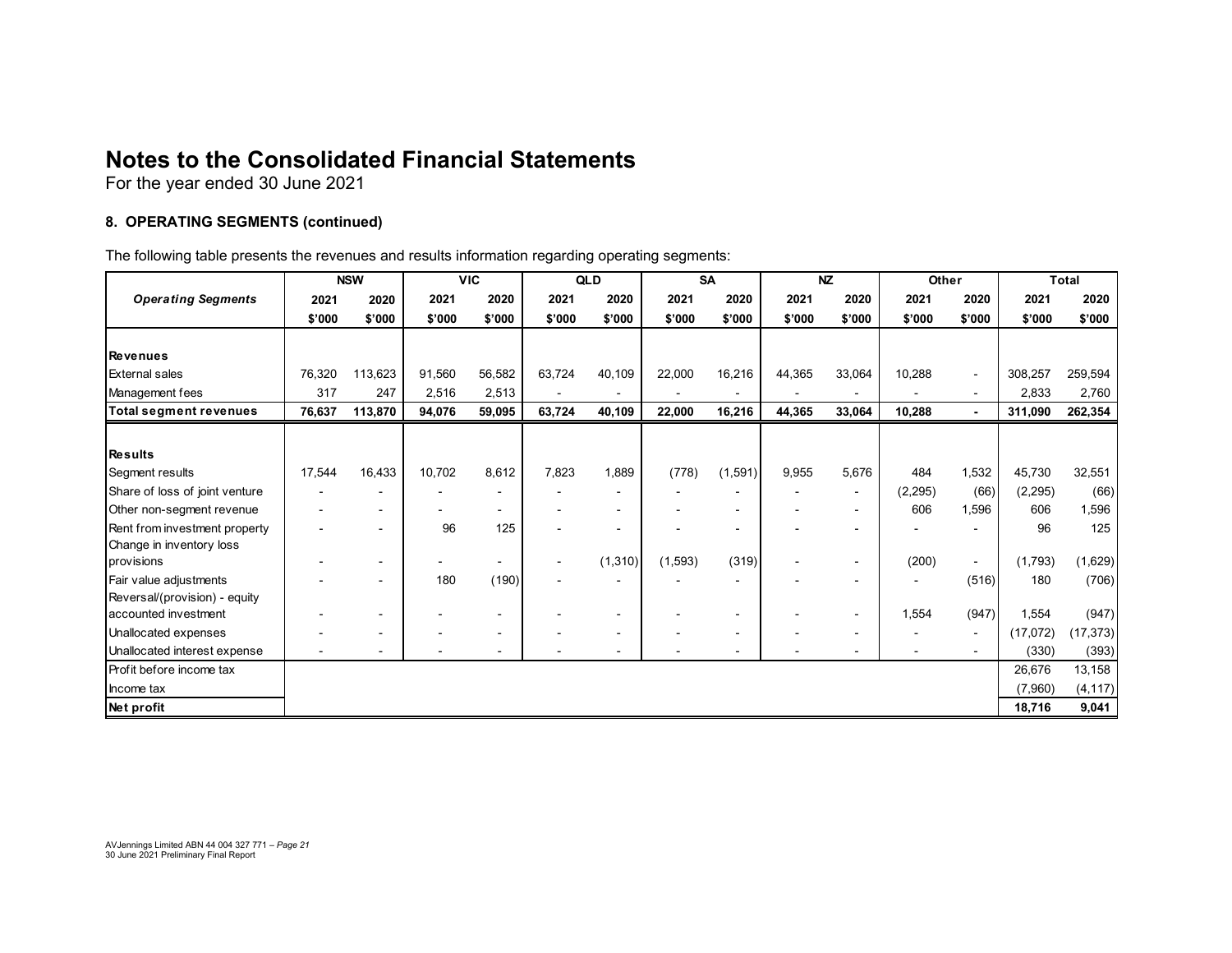For the year ended 30 June 2021

### **8. OPERATING SEGMENTS (continued)**

The following table presents the assets and liabilities information regarding operating segments:

| <b>Operating</b>   | <b>NSW</b> |         |         | <b>VIC</b> | <b>QLD</b> |         | <b>SA</b> |        | <b>NZ</b> |         | Other   |         |         | <b>Total</b> |
|--------------------|------------|---------|---------|------------|------------|---------|-----------|--------|-----------|---------|---------|---------|---------|--------------|
| <b>Segments</b>    | 2021       | 2020    | 2021    | 2020       | 2021       | 2020    | 2021      | 2020   | 2021      | 2020    | 2021    | 2020    | 2021    | 2020         |
|                    | \$'000     | \$'000  | \$'000  | \$'000     | \$'000     | \$'000  | \$'000    | \$'000 | \$'000    | \$'000  | \$'000  | \$'000  | \$'000  | \$'000       |
|                    |            |         |         |            |            |         |           |        |           |         |         |         |         |              |
| <b>Assets</b>      |            |         |         |            |            |         |           |        |           |         |         |         |         |              |
| Segment            |            |         |         |            |            |         |           |        |           |         |         |         |         |              |
| lassets            | 168,504    | 172,600 | 159,623 | 165,975    | 108,241    | 128,513 | 42,705    | 56,954 | 119,326   | 107,901 | 26,869  | 23,234  | 625,268 | 655,177      |
|                    |            |         |         |            |            |         |           |        |           |         |         |         |         |              |
| Total assets       | 168,504    | 172,600 | 159,623 | 165,975    | 108,241    | 128,513 | 42,705    | 56,954 | 119,326   | 107,901 | 26,869  | 23,234  | 625,268 | 655,177      |
|                    |            |         |         |            |            |         |           |        |           |         |         |         |         |              |
| <b>Liabilities</b> |            |         |         |            |            |         |           |        |           |         |         |         |         |              |
| Segment            |            |         |         |            |            |         |           |        |           |         |         |         |         |              |
| liabilities        | 27,589     | 22,497  | 12,711  | 10,182     | 3,304      | 4,458   | 1,538     | 1,227  | 50,339    | 48,680  | 120,678 | 175,003 | 216,159 | 262,047      |
|                    |            |         |         |            |            |         |           |        |           |         |         |         |         |              |
| Total              |            |         |         |            |            |         |           |        |           |         |         |         |         |              |
| liabilities        | 27,589     | 22,497  | 12,711  | 10,182     | 3,304      | 4,458   | 1,538     | 1,227  | 50,339    | 48,680  | 120,678 | 175,003 | 216,159 | 262,047      |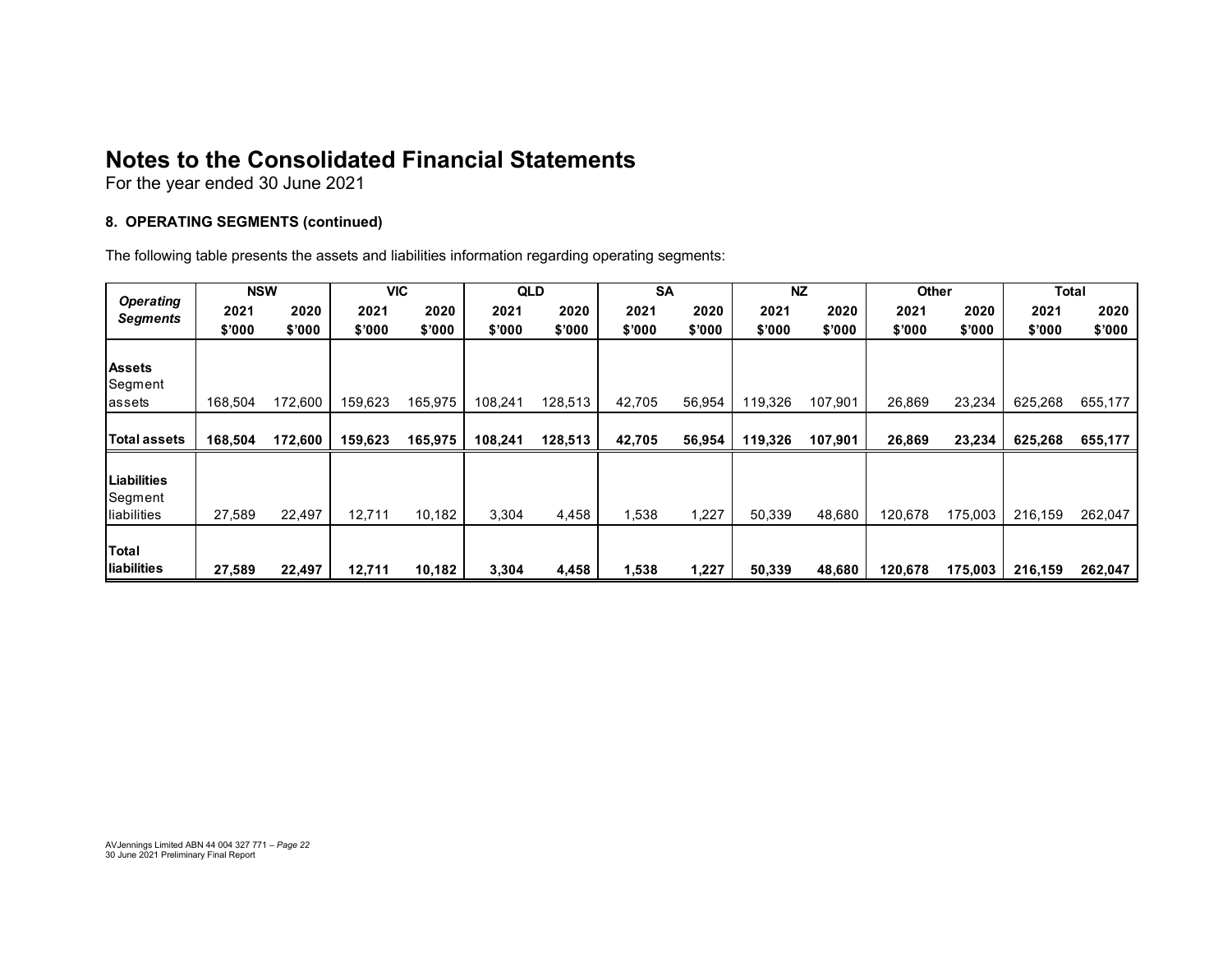For the year ended 30 June 2021

### **9. NET TANGIBLE ASSET BACKING**

|                                                             | 2021  | 2020 |
|-------------------------------------------------------------|-------|------|
| Net Tangible Asset (NTA) backing - cents per ordinary share | 100.2 | 96.1 |

The number of ordinary shares used in the computation of NTA as at 30 June 2021 was 405,494,929 (30 June 2020: 406,230,728). Refer to note 7 for details.

Net tangible assets are calculated using the values of net assets less intangible assets, as per the respective balance sheet headings.

### **10. INTEREST IN JOINT OPERATIONS**

The Group's interest in the profits and losses of Joint Operations is included in the *Consolidated Statement of Comprehensive Income* under the following classifications:

|                          | 2021     | 2020     |
|--------------------------|----------|----------|
|                          | \$'000   | \$'000   |
| Revenues                 | 17,746   | 20,826   |
| Cost of sales            | (11,907) | (13,069) |
| Other expenses           | 807)     | (1,150)  |
| Profit before income tax | 5,032    | 6,607    |
| Income tax               | (1,510)  | (1,982)  |
| Profit after income tax  | 3,522    | 4,625    |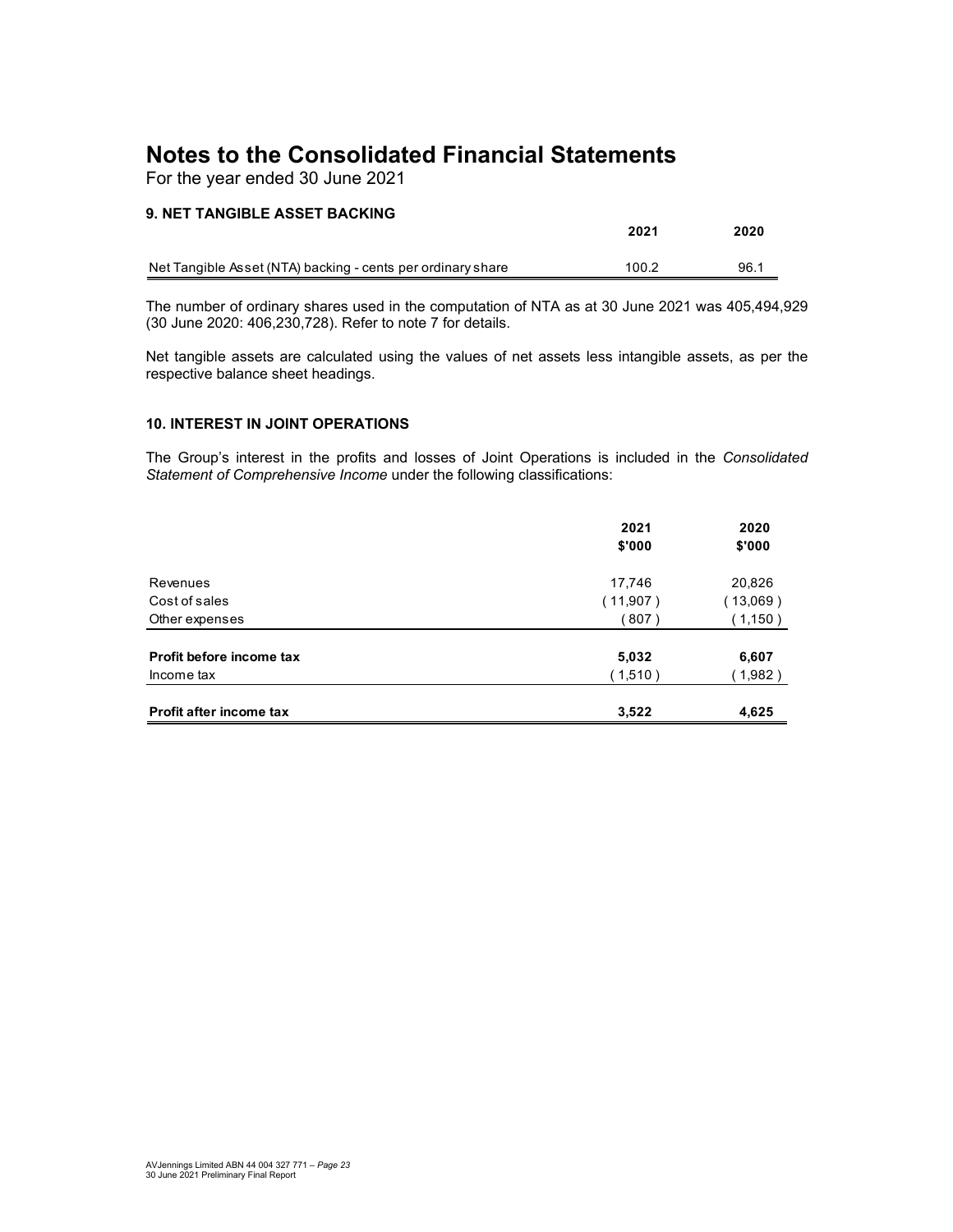For the year ended 30 June 2021

### **11. INVESTMENTS ACCOUNTED FOR USING THE EQUITY METHOD**

Interests in a joint venture are accounted for using the equity method of accounting and are initially carried at cost. Under the equity method, the Group's share of the results of the joint venture are recognised in the *Consolidated Statement of Comprehensive Income*, and the share of movements in reserves is recognised in the *Consolidated Statement of Financial Position*. The information is set out below:

| <b>Equity accounted joint ventures</b>     |         | Interest held | Share of loss |        |  |
|--------------------------------------------|---------|---------------|---------------|--------|--|
|                                            | 30 June | 30 June       | 2021          | 2020   |  |
|                                            | 2021    | 2020          | \$'000        | \$'000 |  |
| <b>Pindan Capital Group Dwelling Trust</b> | 33.3%   | 33.3%         | (2,295)       | (66)   |  |
| Loss after income tax                      |         |               | (2, 295)      | (66)   |  |

Part of the Pindan Group has been placed into Administration. A Pindan entity is the current Trustee of the Trusts that hold the above investments. Pindan does not hold any beneficial interest in the trusts or the underlying projects. The beneficial interest is owned by various unit holders which include AVJennings. The unitholders are in the process of either replacing the Trustee or acquiring the Trustee from the Administrator (Ernst & Young). There is no reason to believe Pindan's administration will impact the above investment.

### **12. INVESTMENT PROPERTY**

The Group accounts for its investment property at fair value and revaluations are recognised through profit and loss. The fair value at reporting date has been determined by the Directors with reference to the latest external valuation performed by Knight Frank as at 21 November 2018.

The Capitalisation Approach using a capitalisation rate of 6.50% (30 June 2020: 7.00%), and Direct Comparison Approach methods have been adopted in determining the fair value.

|                                           | 2021   | 2020        |
|-------------------------------------------|--------|-------------|
|                                           | \$'000 | \$'000      |
| Opening balance at 1 July                 | 1.580  | 1.770       |
| Gain/(loss) from fair value remeasurement | 180    | $190^\circ$ |
| Closing balance at 30 June                | 1.760  | 1.580       |

### **13. FINANCIAL ASSET**

On 2 October 2020, the remaining units in the unlisted property fund were purchased by the Group for a total consideration of \$9,735,000. This resulted in the Group acquiring certain Trusts whose assets included completed apartments and land. The transaction was accounted for as an asset acquisition.

### **14. BORROWINGS**

The borrowings consist of bank loans which are recorded at amortised cost.

The Group remains compliant with all lending covenants.